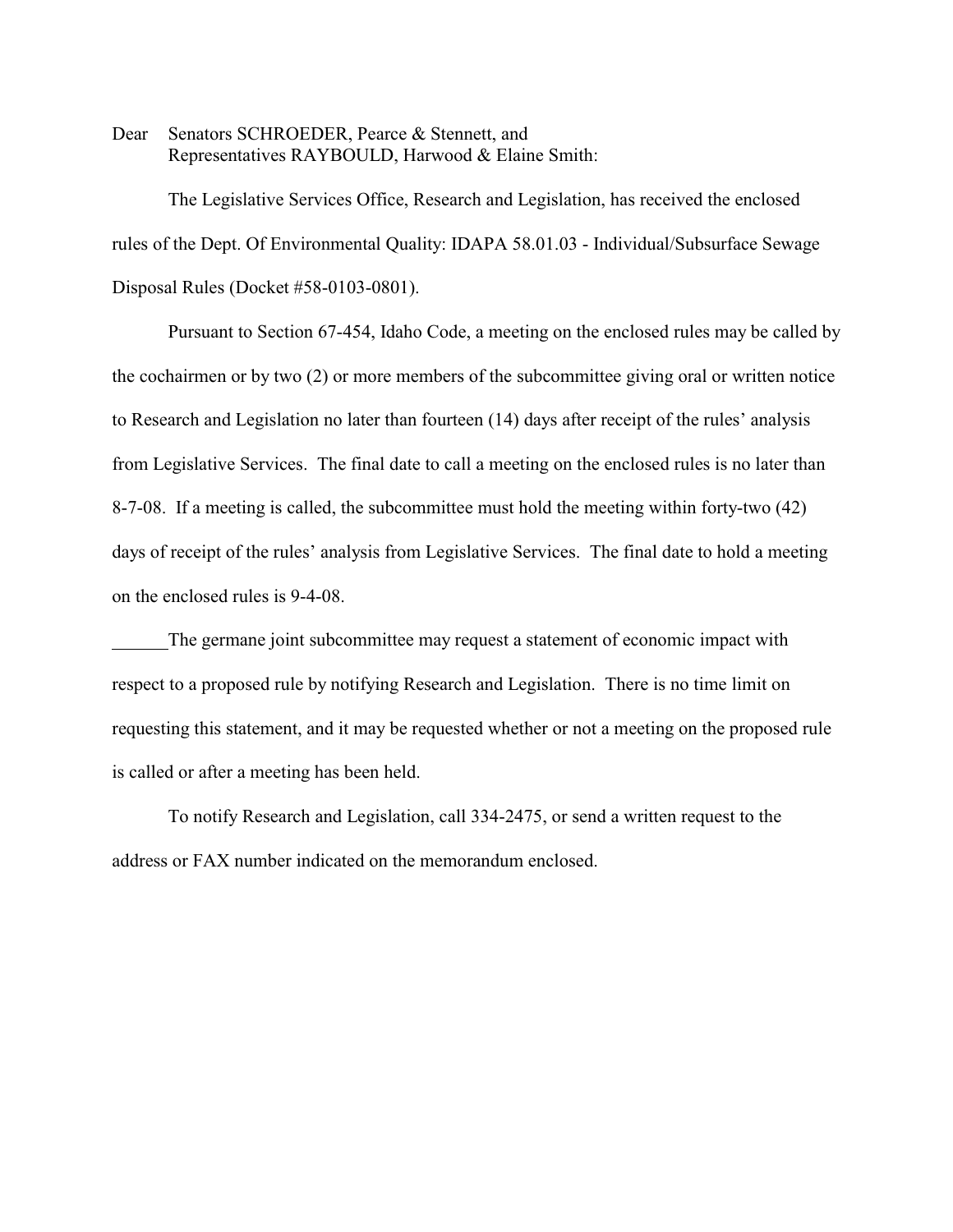# **MEMORANDUM**

| TO:             | Rules Review Subcommittee of the Senate Resources and Environment<br>Committee and the House Environment, Energy and Technology Committee |
|-----------------|-------------------------------------------------------------------------------------------------------------------------------------------|
| FROM:           | Principal Legislative Research Analyst - Katharine Gerrity                                                                                |
| DATE:           | July 21, 2008                                                                                                                             |
| <b>SUBJECT:</b> | Department of Environmental Quality                                                                                                       |
|                 | IDAPA 58.01.03 - Individual/Subsurface Sewage Disposal Rules                                                                              |

The Department of Environmental Quality submits notice of proposed rulemaking at IDAPA 58.01.03 - Individual/Subsurface Sewage Disposal Rules. According to the Department, the purpose of the proposed rule is to provide for a revised method to estimate wastewater flow from single family dwellings that is more consistent with domestic water usage statewide. The rule also provides for a more refined soil classification system which the Department states will allow more precise sizing of drainfields. Additional definitions are also added. Negotiated rulemaking was conducted.

The Department notes that the rule regulates an activity not regulated by the federal government and, therefore, additional information has been set forth pursuant to the requirements of Section 39-107D, Idaho Code. The Department notes that the requirements set forth in the proposed rule are based on studies and analyses conducted by the health districts, DEQ, the EPA and national wastewater organizations that indicate the requirements are protective of human health and the environment and reduce the risk of human exposure to sewage, wastewater effluent, and associated pathogens.

The Department also states that the proposed rule is expected to have both public health and environmental effects and that the populations affected by the rule include applicants for individual septic system permits, system installers, single family dwellings on individual septic systems, users of nearby drinking water supply wells, and other users of down-gradient beneficial uses of ground water and surface water.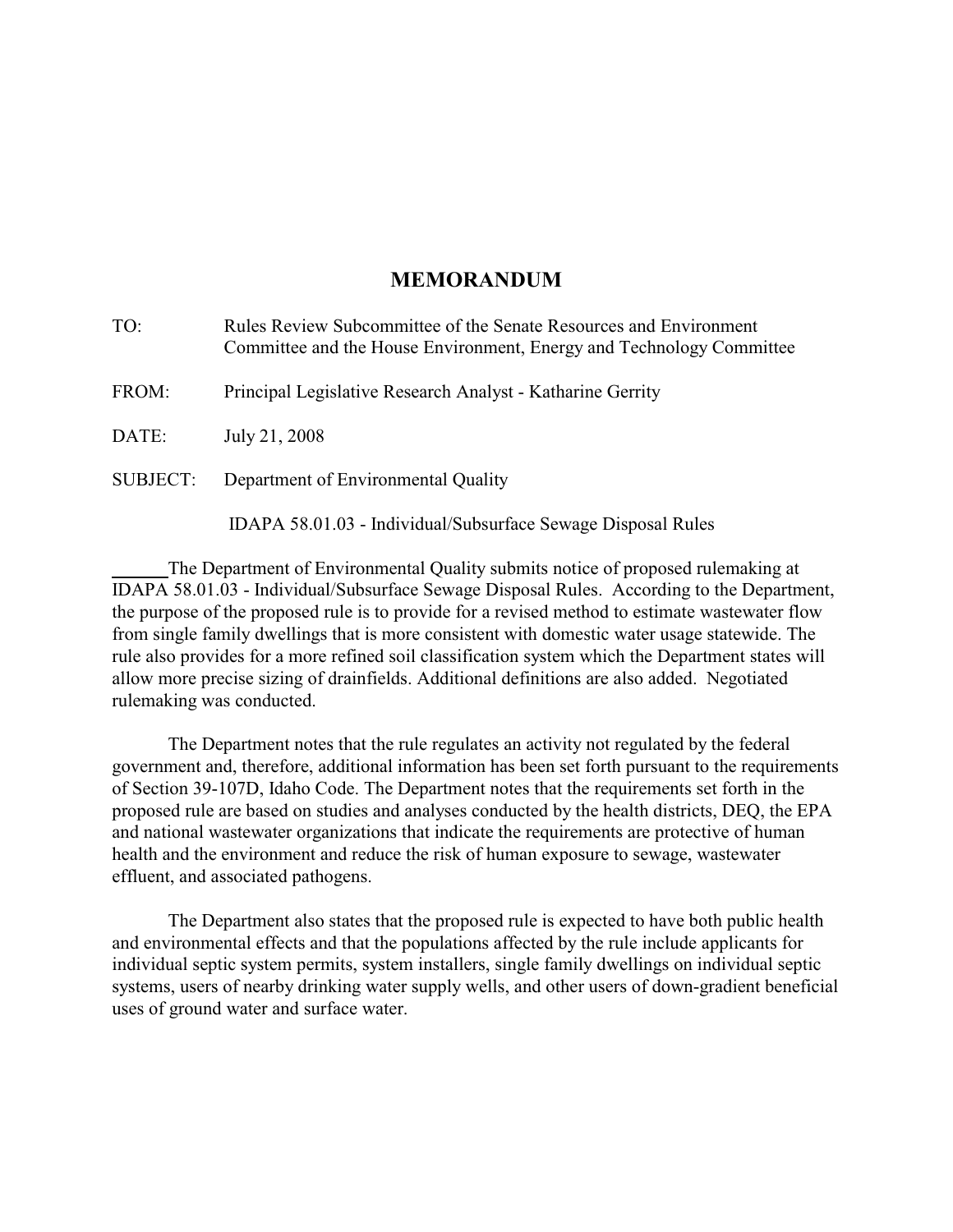The Department indicates that the expected risk of exposure to sewage, wastewater effluent, and associated pathogens for the potentially affected populations will be reduced by addressing undersized septic system drainfields. The Department adds that the rule in its current version is based on studies that were performed in the 1970s and that those studies did not adequately take into account peak flows, were not based on usage data specific to Idaho, and did not accurately reflect household usage today. The result, according to the Department, is that the current rule underestimates wastewater flow and has resulted in failing drainfields which expose the affected populations to potential pathogens from open sewage and wastewater effluent. The Department states that the new rule will also reduce the risk for contamination to ground and surface water as the result of properly sized drainfields.

Finally, the Department states that there is uncertainty inherent in the process of identifying wastewater flows from single family dwellings. It states, however, that the new flow rates introduce a peaking factor that accounts for peak flows expected at the system, thereby addressing this uncertainty. The Department adds that by using peak flows instead of average flows adds a margin of safety during normal flow conditions. The Department indicates that the estimation of wastewater flow rates in the current rule are also based on national studies performed in the 1970s and that the 2008 Idaho-specific data provides more accuracy and reduces overall uncertainty inherent in estimating flows which allows for more properly sized drainfields.

The rule appears to be authorized pursuant to Chapters 1 and 36, Title 39, Idaho Code.

cc: Department of Environmental Quality Paula J. Wilson AJ. Maupin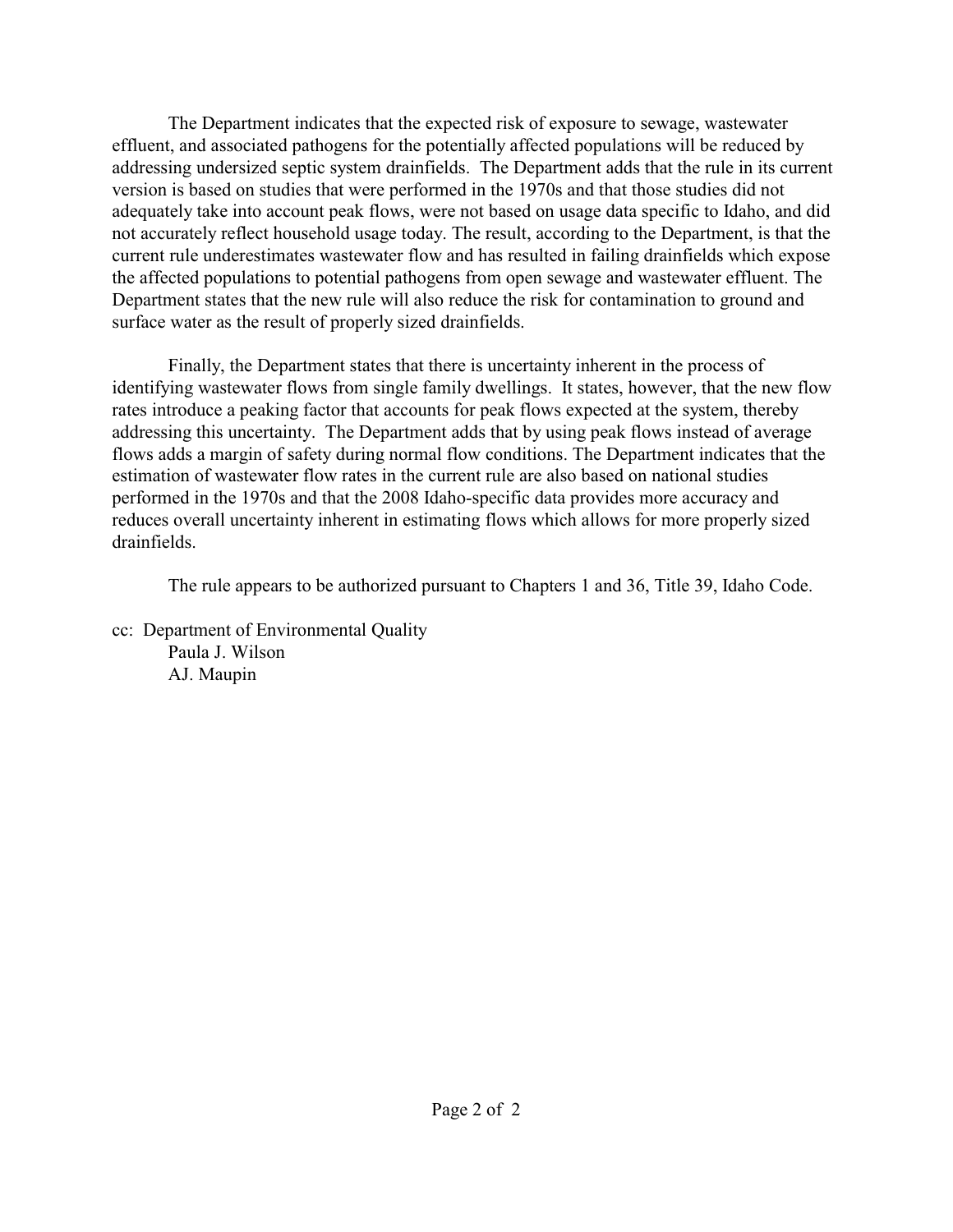# **IDAPA 58 - DEPARTMENT OF ENVIRONMENTAL QUALITY**

**58.01.03 - INDIVIDUAL/SUBSURFACE SEWAGE DISPOSAL RULES**

## **DOCKET NO. 58-0103-0801**

## **NOTICE OF RULEMAKING - PROPOSED RULE**

**AUTHORITY:** In compliance with Section 67-5221(1), Idaho Code, notice is hereby given that this agency has initiated proposed rulemaking procedures. The action is authorized by Chapters 1 and 36, Title 39, Idaho Code.

**PUBLIC HEARING SCHEDULE:** A public hearing concerning this proposed rule will be held as follows. The hearing will take place simultaneously and the following hearing locations will be connected by telephone.

| Thursday, August 28, 2008, 3:30 p.m. Mountain Time |                                            |  |  |
|----------------------------------------------------|--------------------------------------------|--|--|
| <b>Department of Environmental Quality</b>         | <b>Department of Environmental Quality</b> |  |  |
| Conference Room B, 1410 N. Hilton                  | 2110 Ironwood Parkway                      |  |  |
| <b>Boise, Idaho</b>                                | Coeur d'Alene, Idaho                       |  |  |
| <b>Department of Environmental Quality</b>         | <b>Department of Environmental Quality</b> |  |  |
| 1118 F Street                                      | 1363 Fillmore                              |  |  |
| Lewiston, Idaho                                    | <b>Twin Falls, Idaho</b>                   |  |  |
| <b>Department of Environmental Quality</b>         | <b>Department of Environmental Quality</b> |  |  |
| 444 Hospital Way #300                              | 900 N. Skyline, Suite B                    |  |  |
| Pocatello, Idaho                                   | <b>Idaho Falls</b> , Idaho                 |  |  |

The hearing site(s) will be accessible to persons with disabilities. Requests for accommodation must be made no later than five (5) days prior to the hearing. For arrangements, contact the undersigned at (208) 373-0418.

**DESCRIPTIVE SUMMARY:** The purpose of this rulemaking is to provide for a revised method to estimate wastewater flow from single family dwellings that is more consistent with domestic water usage statewide. The proposed revisions would provide for a more refined soil classification system which will allow more precise sizing of drainfields. The rule would also provide a definition of "bedroom" and "module" to assist understanding and applicability of the rule within the regulated community.

The proposed rule includes the following:

- 1. Add a definition for the terms "bedroom" and "module";
- 2. Revise the wastewater flow rates for single family dwellings (Subsection 007.08);
- 3. Refine the soil classification system from 3 to 6 soil types (Subsections 008.02 and 008.03); and
- 4. Revise the maximum total square feet of trench (Subsection 008.04). In order to be in balance with the increased wastewater flow rates, it is necessary to increase the maximum allowable size for a standard drainfield.

Local government, property owners, representatives of the building construction industry, and the public at large may be interested in commenting on this proposed rule. The proposed rule text is in legislative format. Language the agency proposes to add is underlined. Language the agency proposes to delete is struck out. It is these additions and deletions to which public comment should be addressed.

After consideration of public comments, DEQ intends to present the final proposal to the Board of Environmental Quality at the October or November 2008 Board meeting for adoption as a pending rule. The rule is expected to be final and effective upon the conclusion of the 2009 legislative session if adopted by the Board and approved by the Legislature.

**NEGOTIATED RULEMAKING:** The text of the proposed rule has been drafted based on discussions held and concerns raised during negotiations conducted pursuant to Idaho Code Section 67-5220 and IDAPA 04.11.01.810- 815. On May 7, 2008, the Notice of Negotiated Rulemaking was published in the Idaho Administrative Bulletin, Vol.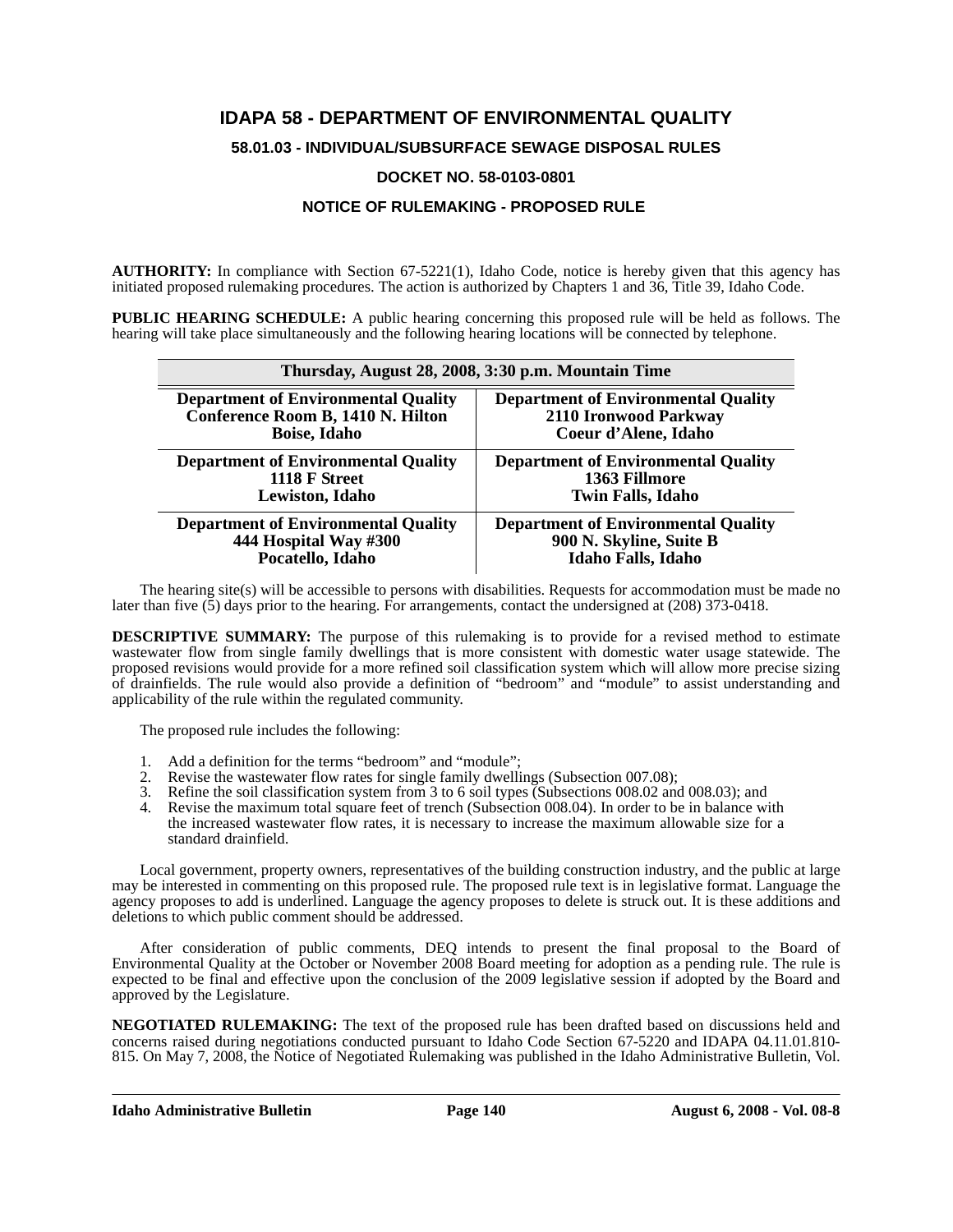08-5, pages 63 and 64, and a preliminary draft rule was made available for public review. Meetings were held on May 22, June 5, and June 19, 2008. Several members of the public participated in this negotiated rulemaking process by attending the meetings and by submitting written comments.

### **IDAHO CODE SECTION 39-107D STATEMENT: IDAHO CODE SECTION 39-107D STATEMENT:** Section

39-107D, Idaho Code, provides that the Department of Environmental Quality (DEQ) must meet certain requirements when it formulates and recommends rules which are broader in scope or more stringent than federal law or regulations. There is no federal law or regulation that is comparable to the proposed rule. Therefore, the proposed changes to the rule are not broader in scope or more stringent than federal law or regulations.

Section 39-107D, Idaho Code, also applies to a rule which "proposes to regulate an activity not regulated by the federal government." This proposed rule regulates an activity not regulated by the federal government. The following is a summary of additional information required by Sections 39-107D(3) and (4), Idaho Code. Information relating to Section 39-107D(2) has also been provided.

#### *Section 39-107D(2), Idaho Code. To the degree that a department action is based on science, the department shall utilize (a) the best available peer reviewed science and supporting studies conducted in accordance with sound objective scientific practices, and (b) data collected by accepted methods or best available methods if the reliability of the method and the nature of the decision justifies use of the data.*

The requirements set forth in the proposed rule are based on studies and analyses conducted by the health districts, the DEQ, the U.S. Environmental Protection Agency (EPA), and national wastewater organizations that indicate the requirements are protective of human health and the environment and reduce the risk of human exposure to sewage, wastewater effluent, and associated pathogens. The referenced studies and analyses will be included in the rulemaking record and can be reviewed during the public comment period for further detailed information regarding risk.

#### *Section 39-107D(3)(a), Idaho Code. Identification of each population or receptor addressed by an estimate of public health effects or environmental effects.*

The proposed rule, in particular the changes in rates of wastewater flow from single family dwellings, are expected to have both public health and environmental effects. The populations affected by the proposed rule include applicants for individual septic system permits, system installers, single family dwellings on individual septic systems, users of nearby drinking water supply wells, and other users of down-gradient beneficial uses of ground water and surface water.

#### *Section 39-107D(3)(b) and (c), Idaho Code. Identification of the expected risk or central estimate of risk for the specific population or receptor and identification of each appropriate upper bound or lower bound estimate of risk.*

The expected risk of exposure to sewage, wastewater effluent, and associated pathogens for the potentially affected populations listed above is reduced by addressing undersized septic system drainfields. The current rule wastewater flow estimates account for average flows from single family dwellings and were based on national studies conducted in the 1970s. This data, and the current rules, do not adequately take into account peak flows, were not based on usage data specific to Idaho, and do not accurately reflect household usage today. As a result, the current rules underestimate wastewater flow and have resulted in failing drainfields. Failed drainfields expose the affected populations described above to potential pathogens from open sewage and wastewater effluent.

The expected risk for contamination of ground water and surface water is also reduced. The increased flow estimates in the proposed rule result in slightly larger drainfields for standard systems. The chance of drainfield failure is reduced by the larger drainfields. Hydraulic overloading of soils will be reduced by distributing the wastewater effluent over the larger drainfield, thereby reducing the risk of ground water contamination. Overland flow of sewage and wastewater effluent into surface water bodies will likewise be reduced by properly sizing drainfields.

#### *Section 39-107D(3)(d), Idaho Code. Identification of each significant uncertainty identified in the process of the assessment of public health effects or environmental effects and any studies that would assist in resolving the uncertainty.*

There is uncertainty inherent in the process of identifying wastewater flows from single family dwellings. For instance, usage may be highly variable from person to person, and the number of persons in a household is difficult to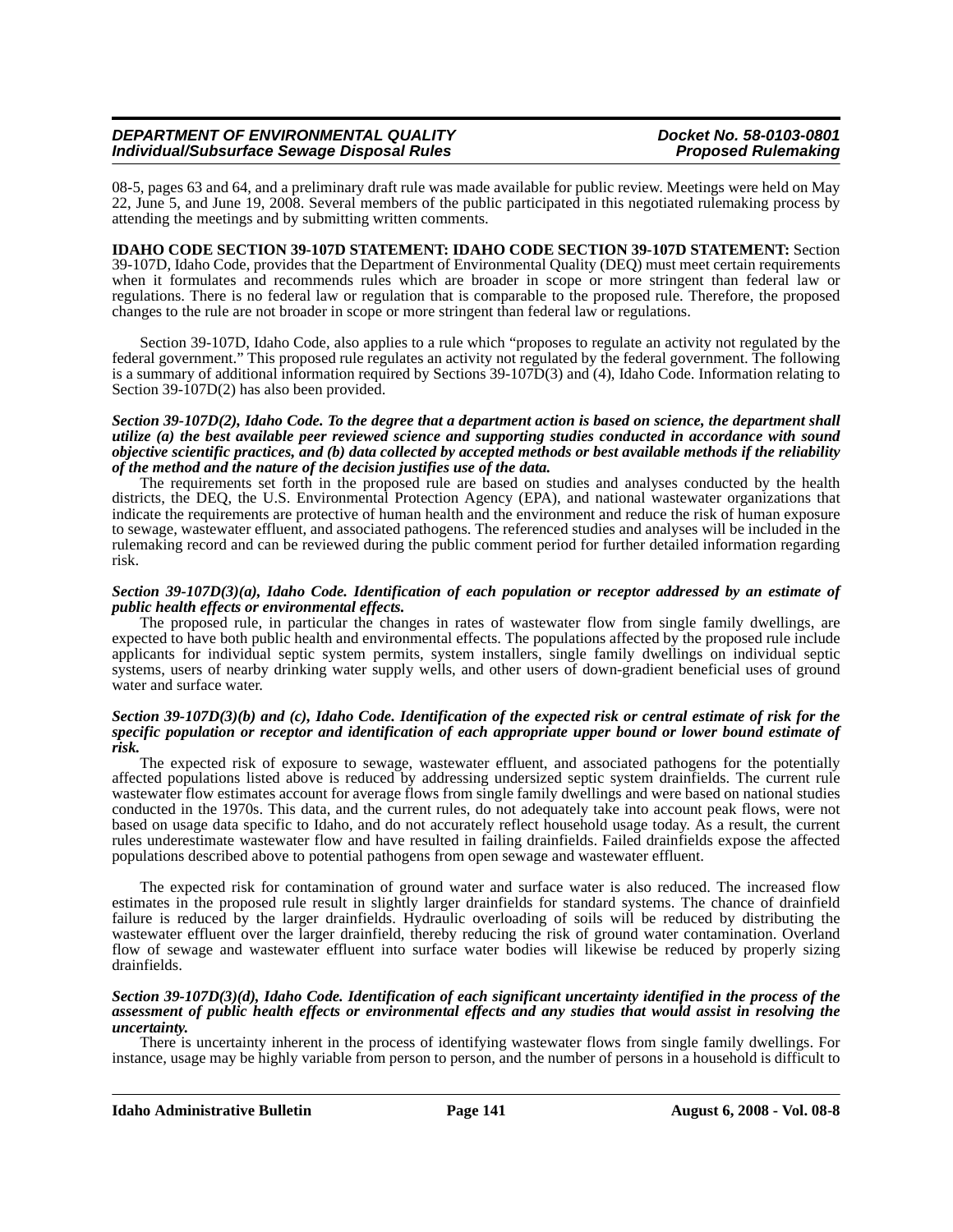predict. The new flow rates introduce a peaking factor that accounts for peak flows expected at the system, thereby addressing this uncertainty. Using peak flows instead of average flows adds a margin of safety during normal flow conditions.

The estimation of wastewater flow rates in the current rule are based on average wastewater flows from national studies conducted in the 1970s. Prior to the collection of flow data in 2008, there was uncertainty as to how actual usage in Idaho compared to these national estimates. While some uncertainty remains, the 2008 Idaho-specific data provides more accuracy and reduces overall uncertainty inherent in estimating flows. Reducing uncertainty in the flow rates allows for the proposed rule to more accurately size drainfields. Since the 2008 data indicates the current rule underestimate flows, the proposed rule is expected to improve drainfield life and reduce early drainfield failure.

#### *Section 39-107D(3)(e), Idaho Code. Identification of studies known to the department that support, are directly relevant to, or fail to support any estimate of public health effects or environmental effects and the methodology used to reconcile inconsistencies in the data.*

The requirements set forth in this proposed rule are based upon studies and analyses conducted by the health districts, the DEQ, the EPA, and national wastewater organizations that indicate the requirements will reduce the risk of exposure to sewage, wastewater effluent, and associated pathogens for the populations listed above. The proposed rule is also expected to more adequately protect ground water and surface water from contamination resulting from failed drainfields. The referenced studies and analysis will be included in the rulemaking record and can be reviewed during the public comment period for further detailed information regarding risk.

**FISCAL IMPACT STATEMENT:** The following is a specific description, if applicable, of any negative fiscal impact on the state general fund greater than ten thousand dollars (\$10,000) during the fiscal year: Not applicable.

**ASSISTANCE ON TECHNICAL QUESTIONS, SUBMISSION OF WRITTEN COMMENTS:** For assistance on questions concerning the proposed rulemaking, contact AJ Maupin at aj.maupin@deq.idaho.gov, (208)373-0167.

Anyone can submit written comments by mail, fax or e-mail at the address below regarding this proposed rule. The Department will consider all written comments received by the undersigned on or before September 3, 2008.

Dated this 3rd day of July, 2008.

Paula J. Wilson Hearing Coordinator Department of Environmental Quality 1410 N. Hilton/Boise, Idaho 83706-1255 (208)373-0418/Fax No. (208)373-0481 paula.wilson@deq.idaho.gov

## **THE FOLLOWING IS THE TEXT OF DOCKET NO. 58-0103-0801**

### **003. DEFINITIONS.**

For the purposes of these rules, the following definitions apply. (5-7-93)

**01. Abandoned System**. A system which has ceased to receive blackwaste or wastewater due to diversion of those wastes to another treatment system or due to termination of waste flow. (10-1-90)

**02. Alternative System**. Any system for which the Department has issued design guidelines or which the Director judges to be a simple modification of a standard system. (10-1-90)

#### **Idaho Administrative Bulletin Page 142 August 6, 2008 - Vol. 08-8**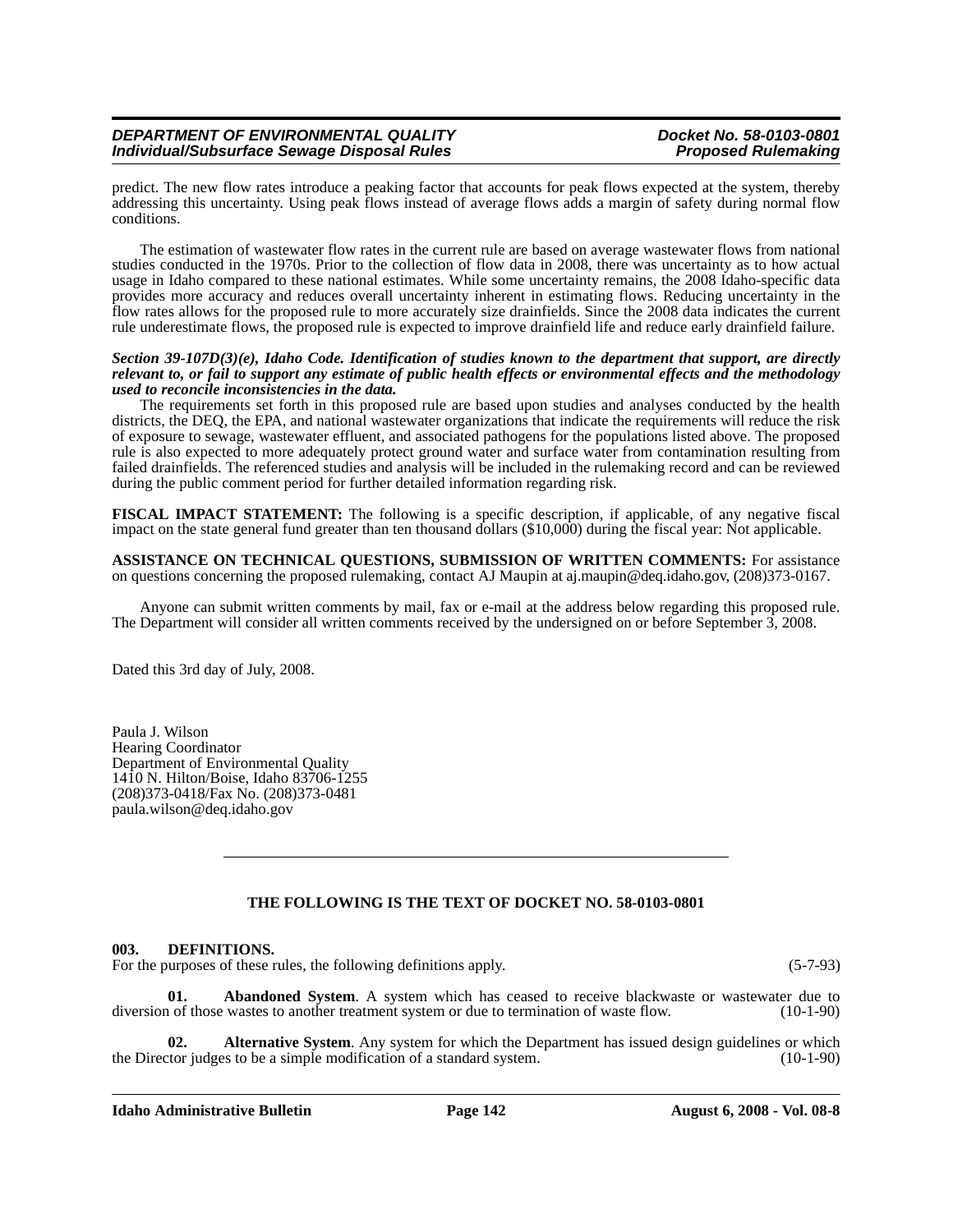**03.** Authorized or Approved. The state of being sanctioned or acceptable to the Director as stated in a locument. (10-1-90) written document.

| <u>04.</u>                    | Bedroom.                                                                                                                                                                                                                                                                                         |             |
|-------------------------------|--------------------------------------------------------------------------------------------------------------------------------------------------------------------------------------------------------------------------------------------------------------------------------------------------|-------------|
| <u>a.</u><br>elements:        | Any room within a dwelling that is used primarily for sleeping and consists of the following                                                                                                                                                                                                     |             |
| i.                            | Floor space of at least one hundred (100) square feet;                                                                                                                                                                                                                                           |             |
| $\overline{\mathbf{11}}$ .    | Provides privacy to the occupants;                                                                                                                                                                                                                                                               |             |
| 111.<br>bedroom; and          | One (1) or more interior means of ingress/egress, not through a room already classified as a                                                                                                                                                                                                     |             |
| iv.                           | One (1) or more windows or additional means of ingress/egress that meet jurisdictional building<br>code requirement(s) applicable to bedrooms.                                                                                                                                                   |             |
| b.                            | Any room shall be considered as a portion of an adjoining room when at least one-half $(1/2)$ of the<br>area of the common wall is open and unobstructed.                                                                                                                                        |             |
|                               | An unfinished basement shall qualify as a minimum of one (1) bedroom so long as Subsections<br>003.04.a.iii. and 003.04.a.iv. of this rule are satisfied.                                                                                                                                        |             |
|                               | A room identified on building plans that meets the conditions of Subsection 003.04.a. of this rule,<br>such as a "den," "study," "office," "library," "sewing room," or "craft room," shall be considered a bonus room. A<br>bonus room shall be considered a bedroom except as follows:         |             |
| 1.<br>as a bedroom; or        | Dwellings with four (4) or five (5) bedrooms will be allowed one (1) bonus room not to be counted                                                                                                                                                                                                |             |
| ii.<br>bedrooms.              | Dwellings with six $(6)$ or more bedrooms will be allowed two $(2)$ bonus rooms not to be counted as                                                                                                                                                                                             |             |
| 045.                          | Blackwaste. Human body waste, specifically excreta or urine. This includes toilet paper and other<br>products used in the practice of personal hygiene.                                                                                                                                          | $(10-1-90)$ |
| 056.<br>and water.            | Blackwater. A wastewater whose principal pollutant is blackwaste; a combination of blackwaste                                                                                                                                                                                                    | $(10-1-90)$ |
| 067.                          | <b>Board.</b> Idaho State Board Of Environmental Quality.                                                                                                                                                                                                                                        | $(10-1-90)$ |
| 078.<br>of the building wall. | Building Sewer. The extension of the building drain beginning five (5) feet outside the inner face                                                                                                                                                                                               | $(10-1-90)$ |
| 089.                          | Central System. Any system which receives blackwaste or wastewater in volumes exceeding<br>twenty-five hundred (2,500) gallons per day; any system which receives blackwaste or wastewater from more than<br>two $(2)$ dwelling units or more than two $(2)$ buildings under separate ownership. | $(10-1-90)$ |
| <i>09</i> 10.<br>derivations. | Construct. To make, form, excavate, alter, expand, repair, or install a system, and, their                                                                                                                                                                                                       | $(5-7-93)$  |
| 101.                          | <b>Director.</b> The Director of the Idaho Department of Environmental Quality or the Director's<br>designee or authorized agent.                                                                                                                                                                | $(10-1-90)$ |

**1***1***2. Existing System**. Any system which was installed prior to the effective date of these rules.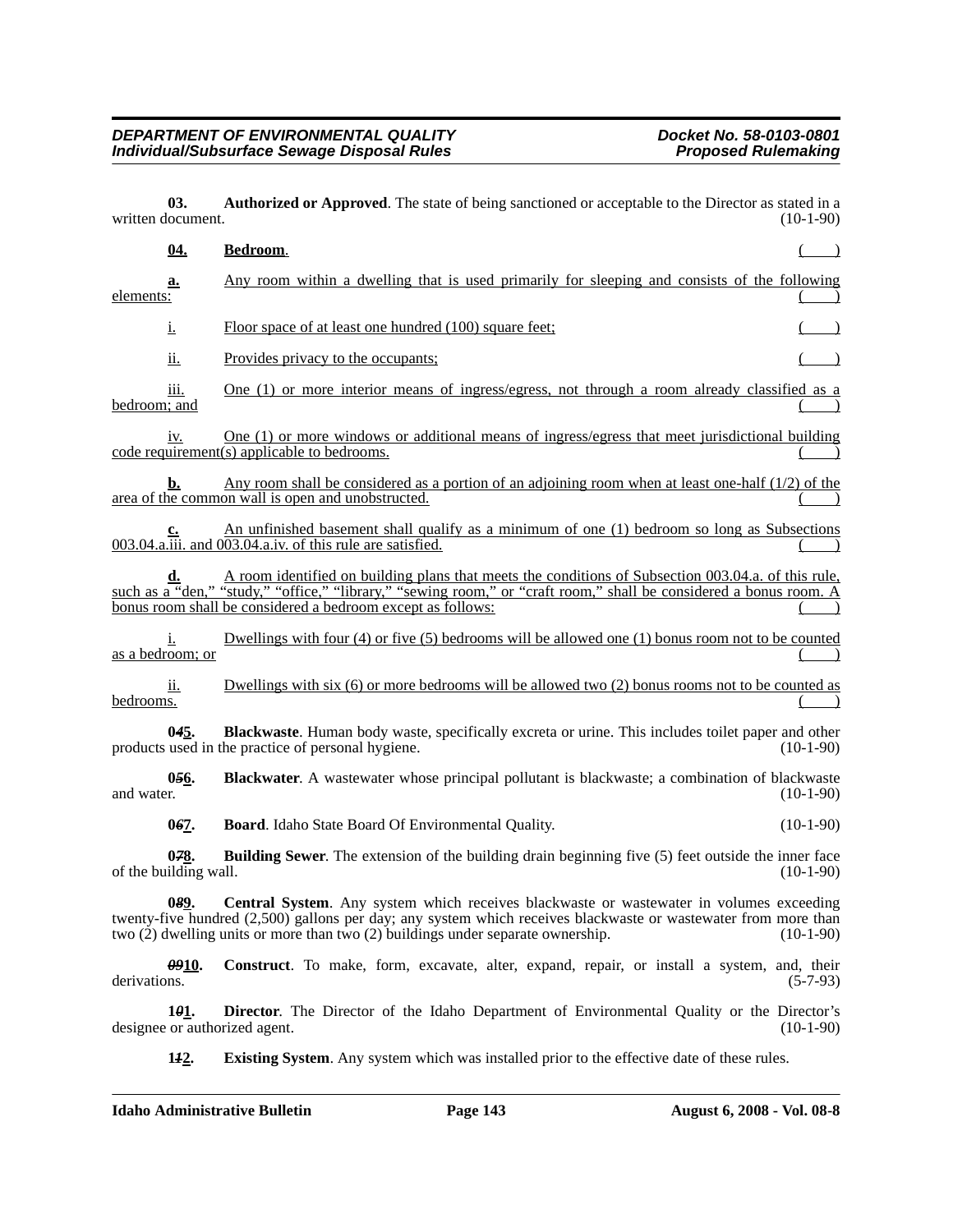(5-7-93)

| 123. | <b>Expand.</b> To enlarge any nonfailing system.                                                   | $(10-1-90)$ |
|------|----------------------------------------------------------------------------------------------------|-------------|
| 134. | <b>Failing System.</b> Any system which exhibits one (1) or more of the following characteristics: |             |

(10-1-90)

**a.** The system does not meet the intent of these rules as stated in Subsection 004.01. (5-7-93)

**b.** The system fails to accept blackwaste and wastewater. (10-1-90)

**c.** The system discharges blackwaste or wastewater into the waters of the State or onto the ground (10-1-90)  $\frac{1}{10-1-90}$  (10-1-90)

**14<u>5</u>.** Ground Water. Any water of the state which occurs beneath the surface of the earth in a saturated al formation of rock or soil. (5-7-93) geological formation of rock or soil.

**1***5***6. High Groundwater Level -- Normal, Seasonal**. High ground water level may be established by the presence of low chroma mottles, actual ground water monitoring or historic records. (5-7-93)

**a.** The normal high groundwater level is the highest elevation of ground water that is maintained or 1 for a continuous period of six (6) weeks a vear. exceeded for a continuous period of six  $(6)$  weeks a year.

**b.** The seasonal high groundwater level is the highest elevation of ground water that is maintained or exceeded for a continuous period of one (1) week a year. (5-7-93)

**167. High Water Mark**. The line which the water impresses on the soil by covering it for sufficient of time to prevent the growth of terrestrial vegetation. (10-1-90) periods of time to prevent the growth of terrestrial vegetation.

**1***7***8. Individual System**. Any standard, alternative or subsurface system which is not a central system.  $(10-1-90)$ 

**1<sup>89</sup>.** Install. To excavate or to put in place a system or a component of a system. (10-1-90)

*19***20. Installer**. Any person, corporation, or firm engaged in the business of excavation for, or the construction of individual or subsurface sewage disposal systems in the State. (10-1-90)

**2***0***1. Large Soil Absorption System**. A large soil absorption system is a subsurface sewage disposal system designed to receive two thousand five hundred (2,500) gallons of wastewater or more per day, including where the total wastewater flow from the entire proposed project exceeds two thousand five hundred (2,500) gallons per day but the flow is separated into absorption modules which receive less than two thousand five hundred (2,500) gallons per day. (5-7-93)

**2***1***2. Limiting Layer**. A characteristic subsurface layer or material which will severely limit the capability of the soil to treat or absorb wastewater including, but not limited to, water tables, fractured bedrock, fissured bedrock, excessively permeable material and relatively impermeable material. (10-1-90) fissured bedrock, excessively permeable material and relatively impermeable material.

**23. Module**. A module shall consist of one (1) primary drainfield, one (1) secondary drainfield with a design flow equal to that of the primary drainfield, and one (1) replacement area in accordance with Subsection 004.06 of this rule. The primary drainfield in any module may be designed for flows up to a maximum of ten thousand  $(10,000)$  gallons per day and shall not receive more than ten thousand  $(10,000)$  gallons per day.

**2***2***4. Mottling**. Irregular areas of different color in the soil that vary in contrast, density, number and size. Mottling generally indicates poor aeration and impeded drainage. (5-7-93)

**2***3***5. New System**. A system which is or might be authorized or approved on or after the effective date of these rules.  $(5-7-93)$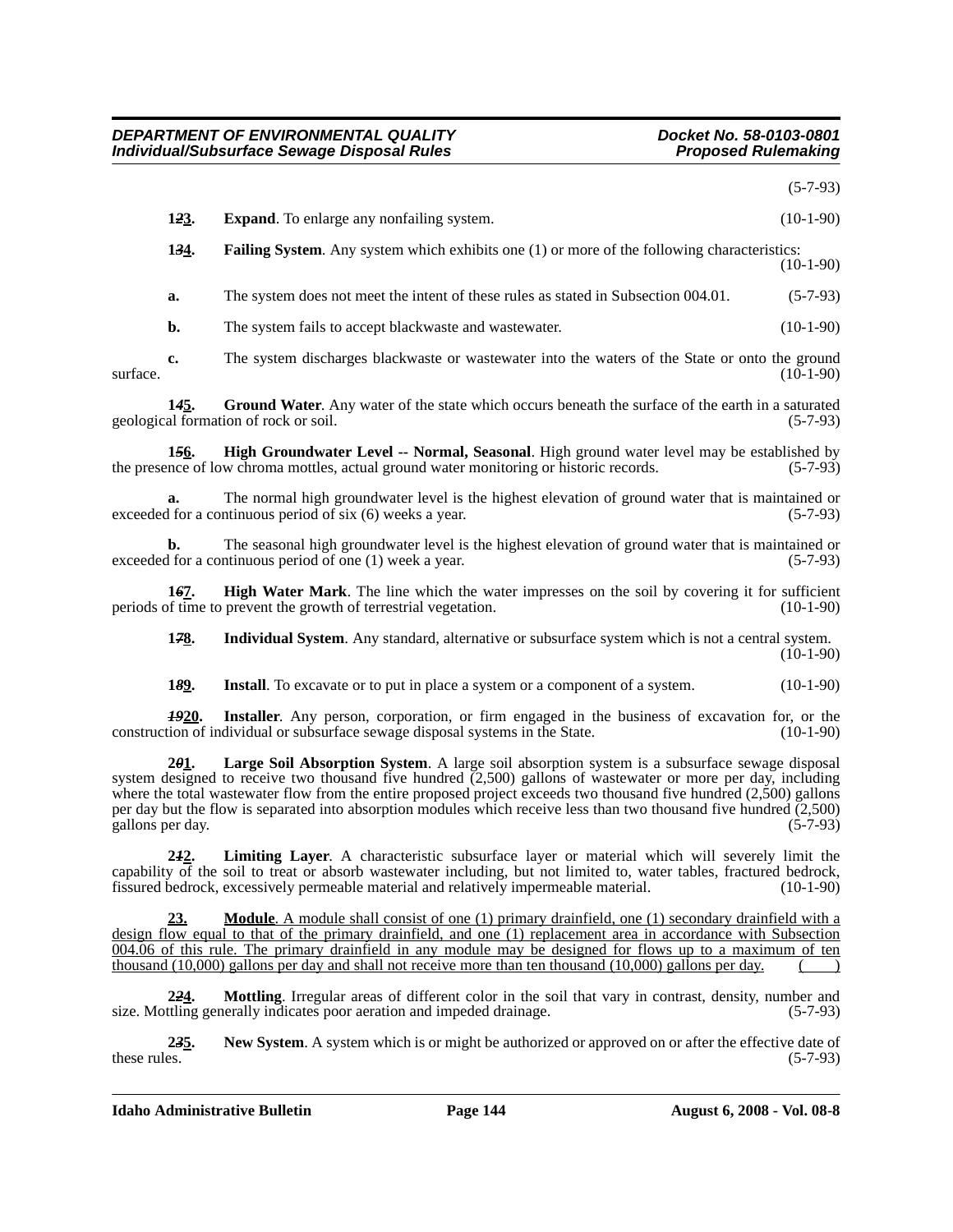**2***4***6. Nondischarging System**. Any system which is designed and constructed to prevent the discharge of blackwaste or wastewater. (10-1-90)

**2***5***7. Permit**. An individual or subsurface system installation permit or installer's registration permit.

 $(10-1-90)$ 

**2***6***8. Pollutants**. Any chemical, biological, or physical substance whether it be solid, liquid, gas, or a quality thereof, which if released into the environment can, by itself or in combination with other substances, create a public nuisance or render that environment harmful, detrimental, or injurious to public health, safety or welfare or to domestic, commercial, industrial, agricultural, recreational, aesthetic, or other beneficial uses. (10-1-90)

**2***7***9. Public System**. Any system owned by a county, city, special service district, or other governmental entity or Indian tribe having the authority to dispose of blackwaste or wastewater; a municipal wastewater treatment facility. (10-1-90)

*28***30. Repair**. To remake, reform, replace, or enlarge a failing system or any component thereof as is necessary to restore proper operation. (10-1-90)

*29***31. Scarp**. The side of a hill, canyon, ditch, river bank, roadcut or other geological feature characterized by a slope of forty-five (45) degrees or more from the horizontal. (10-1-90)

**3***0***2. Sewage**. Sewage has the same meaning as wastewater. (10-1-90)

**3***1***3. Soil Texture**. The relative proportion of sand, silt, and clay particles in a mass of soil. (10-1-90)

**324.** Standard System. Any system recognized by the Board through the adoption of design and tion regulations. (10-1-90) construction regulations.

**3***3***5. Subsurface System**. Any system with a point of discharge beneath the earth's surface. (10-1-90)

### **3***4***6. Surface Water - Intermittent, Permanent, Temporary**. (7-1-93)

**a.** Any waters of the State which flow or are contained in natural or man-made depressions in the urface. This includes, but is not limited to, lakes, streams, canals, and ditches. (10-1-90) earth's surface. This includes, but is not limited to, lakes, streams, canals, and ditches.

**b.** An intermittent surface water exists continuously for a period of more than two (2) months but not more than six  $(6)$  months a year. (10-1-90)

**c.** A permanent surface water exists continuously for a period of more than six (6) months a year.  $(10-1-90)$ 

**d.** A temporary surface water exists continuously for a period of less than two (2) months a year.  $(10-1-90)$ 

**3***5***7. System**. Beginning at the point of entry physically connected piping, treatment devices, receptacles, structures, or areas of land designed, used or dedicated to convey, store, stabilize, neutralize, treat, or dispose of blackwaste or wastewater. (10-1-90)

**3***6***8. Wastewater**. Any combination of liquid or water and pollutants from activities and processes occurring in dwellings, commercial buildings, industrial plants, institutions and other establishments, together with any groundwater, surface water, and storm water that may be present; liquid or water that is chemically, biologically, physically or rationally identifiable as containing blackwater, grey water or commercial or industrial pollutants; and sewage. (10-1-90)

**3***7***9. Waters of the State**. All the accumulations of water, surface and underground, natural and artificial, public and private or parts thereof which are wholly or partially within, which flow through or border upon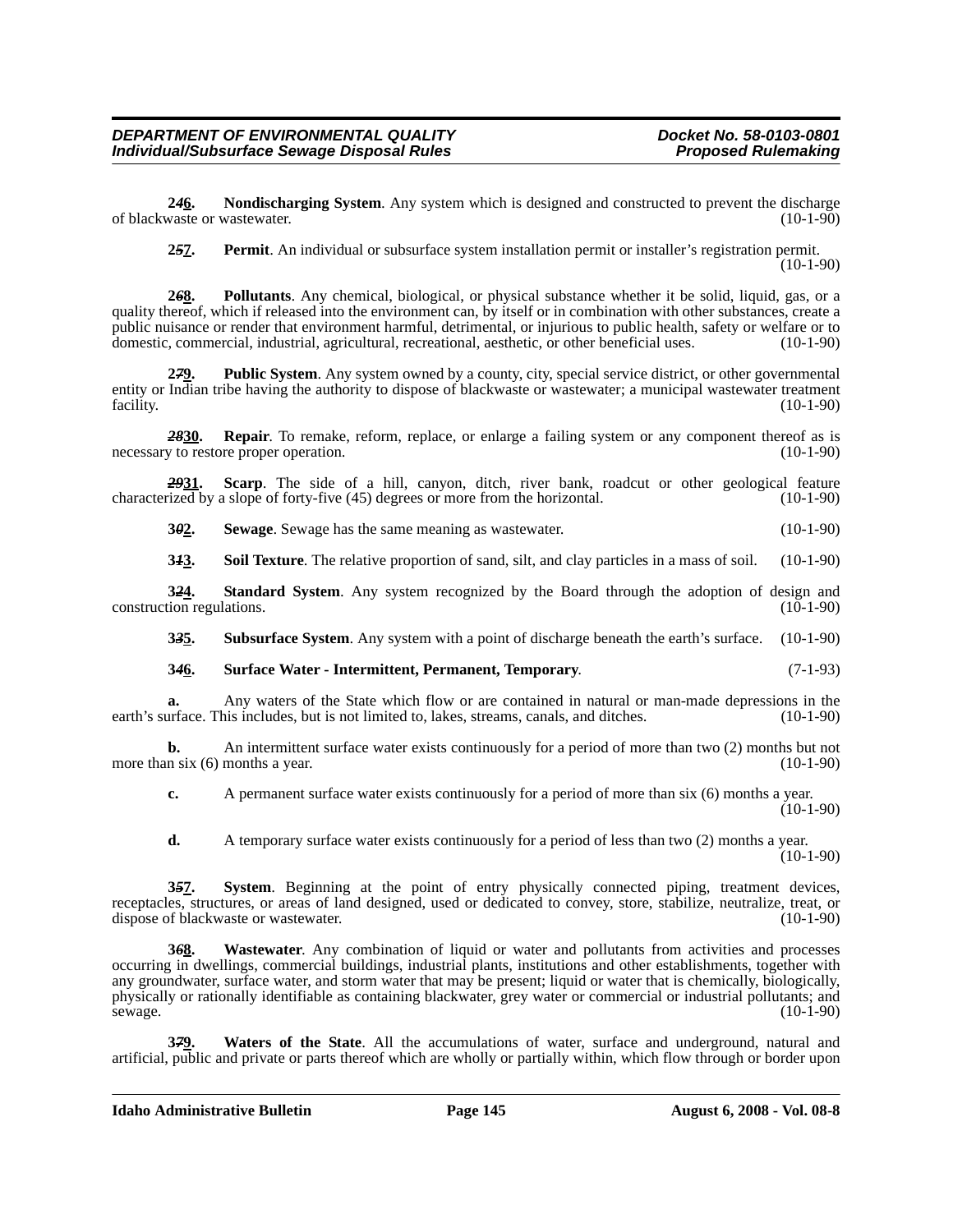the state of Idaho. (10-1-90)

**3840.** Water Table. The surface of an aquifer. (10-1-90)

## *(BREAK IN CONTINUITY OF SECTIONS)*

## **007. SEPTIC TANKS DESIGN AND CONSTRUCTION STANDARDS.**

**01. Materials**. New septic tanks will be constructed of concrete, or other materials approved by the Steel tanks are unacceptable. (10-1-90) Director. Steel tanks are unacceptable.

**02. Construction Requirements**. All septic tanks will be water tight, constructed of sound, durable s and not subject to excessive corrosion, decay, frost damage or cracking. (10-1-90) materials and not subject to excessive corrosion, decay, frost damage or cracking.

**03.** Concrete Septic Tanks. New concrete septic tanks will at a minimum meet the following ents: (10-1-90) requirements:

**a.** The walls and floor must be at least two and one-half (2 1/2) inches thick if adequately reinforced ast six (6) inches thick if not reinforced. (10-1-90) and at least six  $(6)$  inches thick if not reinforced.

**b.** Concrete lids or covers must be at least three (3) inches thick and adequately reinforced. (10-1-90)

**c.** The floor and at least a six (6) inch vertical portion of the walls of a poured tank must be poured at the same time (monolithic pour). (10-1-90)

**d.** Wall sections poured separately must have interlocking joints on joining edge.  $(10-1-90)$ 

**e.** All concrete outlet baffles must be finished with an asphalt or other protective coating. (10-1-90)

**04. Horizontal Dimension Limit**. No interior horizontal dimension of a septic tank or compartment may be less than two  $(2)$  feet.

**05.** Liquid Depth. The liquid depth shall be at least two and one-half (2 1/2) feet but not greater than five (5) feet. (10-1-90) five (5) feet.  $(10-1-90)$ 

**06. Manufactured Tank Markings**. Septic tanks manufactured in accordance with a specified design approved by the Director, will be legibly and indelibly marked with the manufacturer's name or trademark, total liquid capacity and shall indicate the tank's inlet and outlet. (10-1-90) liquid capacity and shall indicate the tank's inlet and outlet.

#### **07. Minimum Tank Capacities**. (7-1-93)

**a.** Tanks serving one (1) or two (2) single dwelling units:

| <b>MINIMUM CAPACITY PER DWELLING UNIT</b>                             |     |  |  |
|-----------------------------------------------------------------------|-----|--|--|
| <b>Number of Bedrooms</b><br><b>Minimum Liquid Capacity (Gallons)</b> |     |  |  |
| 1 or $2$                                                              | 900 |  |  |
| 3 or 4<br>1.000                                                       |     |  |  |

For each bedroom over four (4) add two hundred fifty (250) gallons. (10-1-90)

**b.** Tanks serving all other flows. Septic tank capacity shall be equal to two (2) times the average daily flow as determined from Subsection 007.08 of this rule. The minimum tank capacity shall be seven hundred and fifty

**Idaho Administrative Bulletin Page 146 August 6, 2008 - Vol. 08-8**

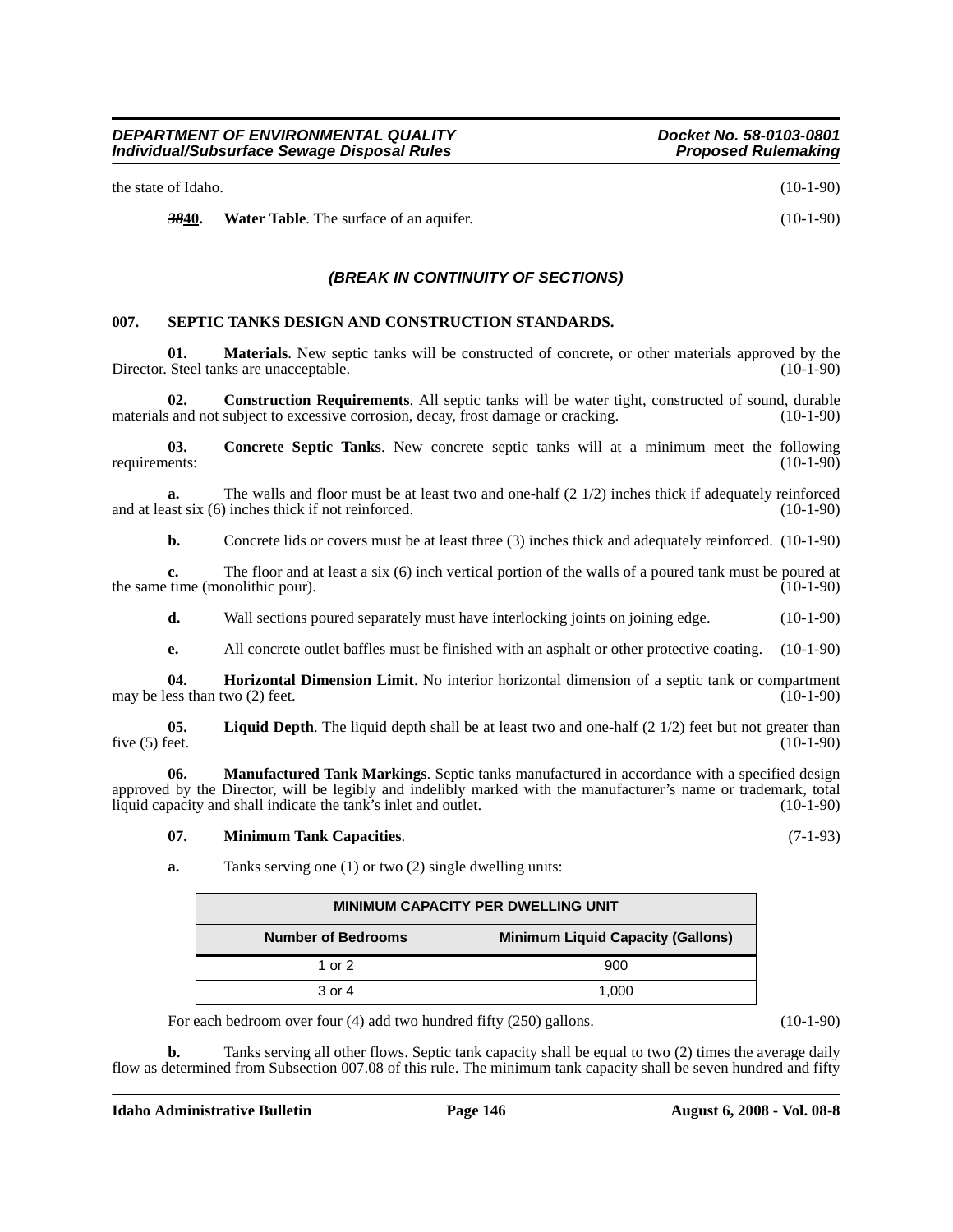## (750) gallons. (12-31-91)

## **08. Wastewater Flows from Various Establishments in Gallons per Day**.

| <b>ESTABLISHMENTS</b>                                                                                                                                         |                                                                   |  |  |
|---------------------------------------------------------------------------------------------------------------------------------------------------------------|-------------------------------------------------------------------|--|--|
| Single Family Dwelling and Mobile Homes,:<br>31 & 2 bedrooms. Add/subtract 50 gallons/bedroom<br>3 bedrooms<br>4 bedrooms<br>5 bedrooms<br>6 or more bedrooms | 250/Unit<br><u>300</u><br>350<br>450<br>550<br>650+50 gpd/bedroom |  |  |
| <b>MULTIPLE RESIDENTIAL</b>                                                                                                                                   |                                                                   |  |  |
| Hotel:<br><b>With Private Baths</b><br><b>Without Private Baths</b>                                                                                           | 60/Bedspace<br>40/Bedspace                                        |  |  |
| Motel:<br>With Kitchenette                                                                                                                                    | 40/Bedspace<br>60/Bedspace                                        |  |  |
| Boarding House:<br>Add for each nonresident                                                                                                                   | 150/Bedspace<br>25                                                |  |  |
| Rooming House/Bunk House<br><b>Staff Resident</b><br>Nonresident                                                                                              | 40/Resident<br>40/Staff<br>15/Staff                               |  |  |
| Apartments                                                                                                                                                    | 250/Unit                                                          |  |  |
| <b>INSTITUTIONAL</b>                                                                                                                                          |                                                                   |  |  |
| Assembly Hall/Meeting House                                                                                                                                   | 2/Seat                                                            |  |  |
| Church:<br>With Kitchen                                                                                                                                       | 3/Seat<br>7/Seat                                                  |  |  |
| Hospital:<br>Kitchen only<br>Laundry only                                                                                                                     | 250/Bedspace<br>25/Bedspace<br>40/Bedspace                        |  |  |
| Nursing Home/Rest Home                                                                                                                                        | 125/Bedspace                                                      |  |  |
| Day School:<br><b>Without Showers</b><br><b>With Showers</b><br>With Cafeteria, add<br>Staff-Resident<br>Nonresident                                          | 20/Student<br>25/Student<br>3/Student<br>40/Staff<br>20/Staff     |  |  |
| <b>FOOD SERVICE</b>                                                                                                                                           |                                                                   |  |  |
| <b>Conventional Service:</b><br>Toilet & Kitchen Wastes<br>Kitchen Wastes                                                                                     | 13/Meal<br>3.3/Meal                                               |  |  |
| Take Out or Single Service                                                                                                                                    | 2/Meal                                                            |  |  |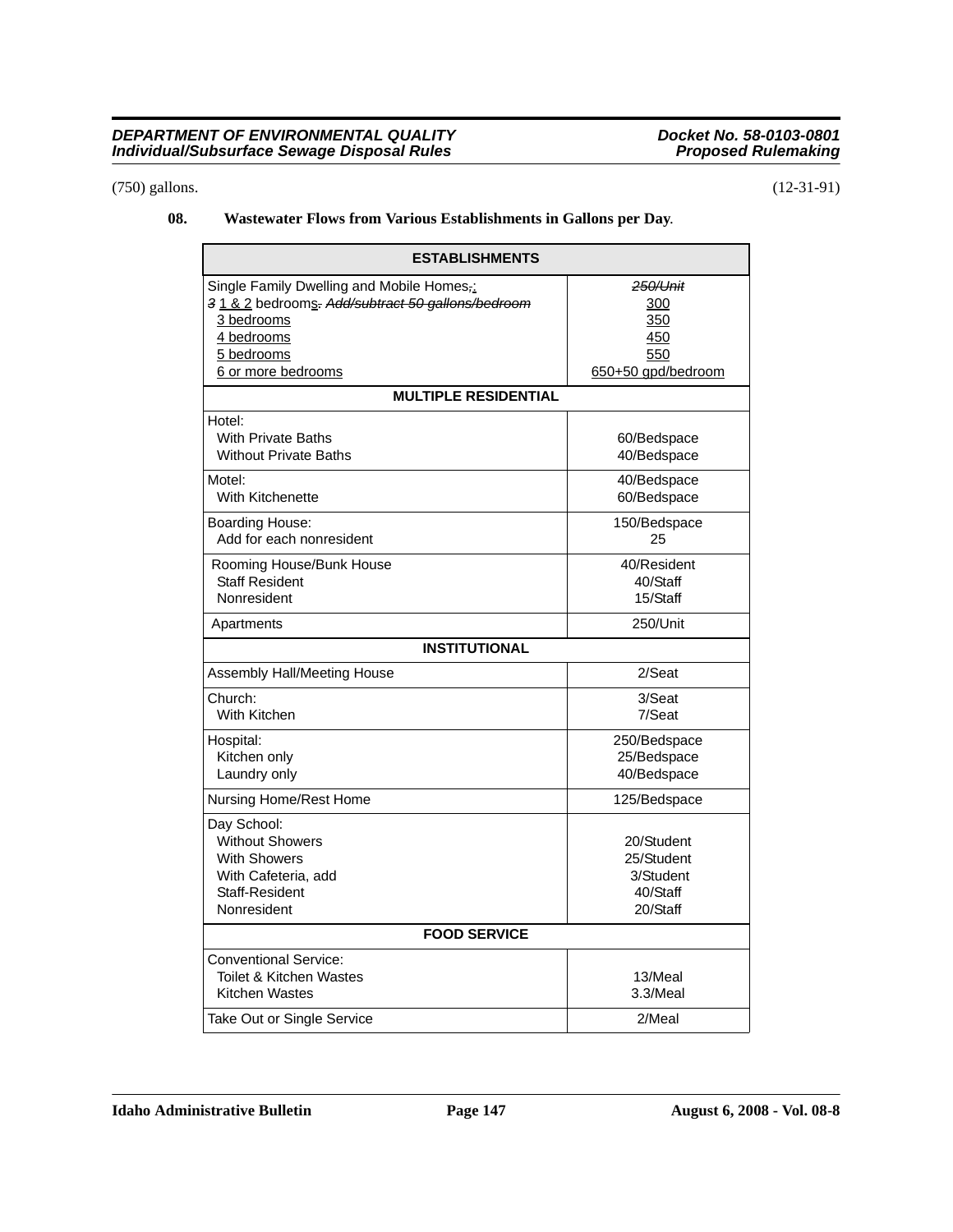| <b>ESTABLISHMENTS</b>                                                              |                                          |  |  |
|------------------------------------------------------------------------------------|------------------------------------------|--|--|
| Dining Hall:<br><b>Toilet &amp; Kitchen Wastes</b><br>Kitchen Wastes               | 8/Meal<br>3.3/Meal                       |  |  |
| <b>Drinking Establishment</b>                                                      | 2/Person                                 |  |  |
| Food Service Employee                                                              | 15/Employee                              |  |  |
| <b>COMMERCIAL AND INDUSTRIAL</b>                                                   |                                          |  |  |
| <b>Bowling Alley</b>                                                               | 125/Lane                                 |  |  |
| Laundry - Self Service                                                             | 50/Wash                                  |  |  |
| <b>Public Transportation Terminal</b>                                              | 5/Fare                                   |  |  |
| Service Station                                                                    | 10/Vehicle                               |  |  |
| Car Wash:<br>1st Bay<br><b>Additional Bays</b>                                     | 50/Vehicle<br>1000<br>$500$ each         |  |  |
| Shopping Center (No food/laundry)                                                  | 1/Pkg.Sp.                                |  |  |
| Theaters (including Concession Stand):<br>Auditorium<br>Drive-in                   | 5/Seat<br>10/Space                       |  |  |
| Offices                                                                            | 20/Employee                              |  |  |
| Factories:<br>No Showers<br><b>With Showers</b><br>Add for Cafeteria               | 25/Employee<br>35/Employee<br>5/Employee |  |  |
| Stores                                                                             | 2/Employee                               |  |  |
| <b>Public Restrooms</b>                                                            |                                          |  |  |
| <b>SEASONAL AND RECREATIONAL</b>                                                   |                                          |  |  |
| Fairground (Peak Daily Attend)                                                     | 1/Person                                 |  |  |
| Stadium                                                                            | 2/Seat                                   |  |  |
| Swimming Pool:<br><b>Toilet &amp; Shower Wastes</b>                                | 10/Person                                |  |  |
| Parks & Camps (Day Use):<br><b>Toilet &amp; Shower Wastes</b>                      | 15/Person                                |  |  |
| Roadside Rest Area:<br><b>Toilet &amp; Shower Wastes</b><br><b>Toilet Waste</b>    | 10/Person<br>5/Person                    |  |  |
| Overnight Accommodation:<br><b>Central Toilet</b><br>Central Toilet & Shower       | 25/Person<br>35/Person                   |  |  |
| Designated Camp Area:<br><b>Toilet &amp; Shower Wastes</b><br><b>Toilet Wastes</b> | 90/Space<br>65/Space                     |  |  |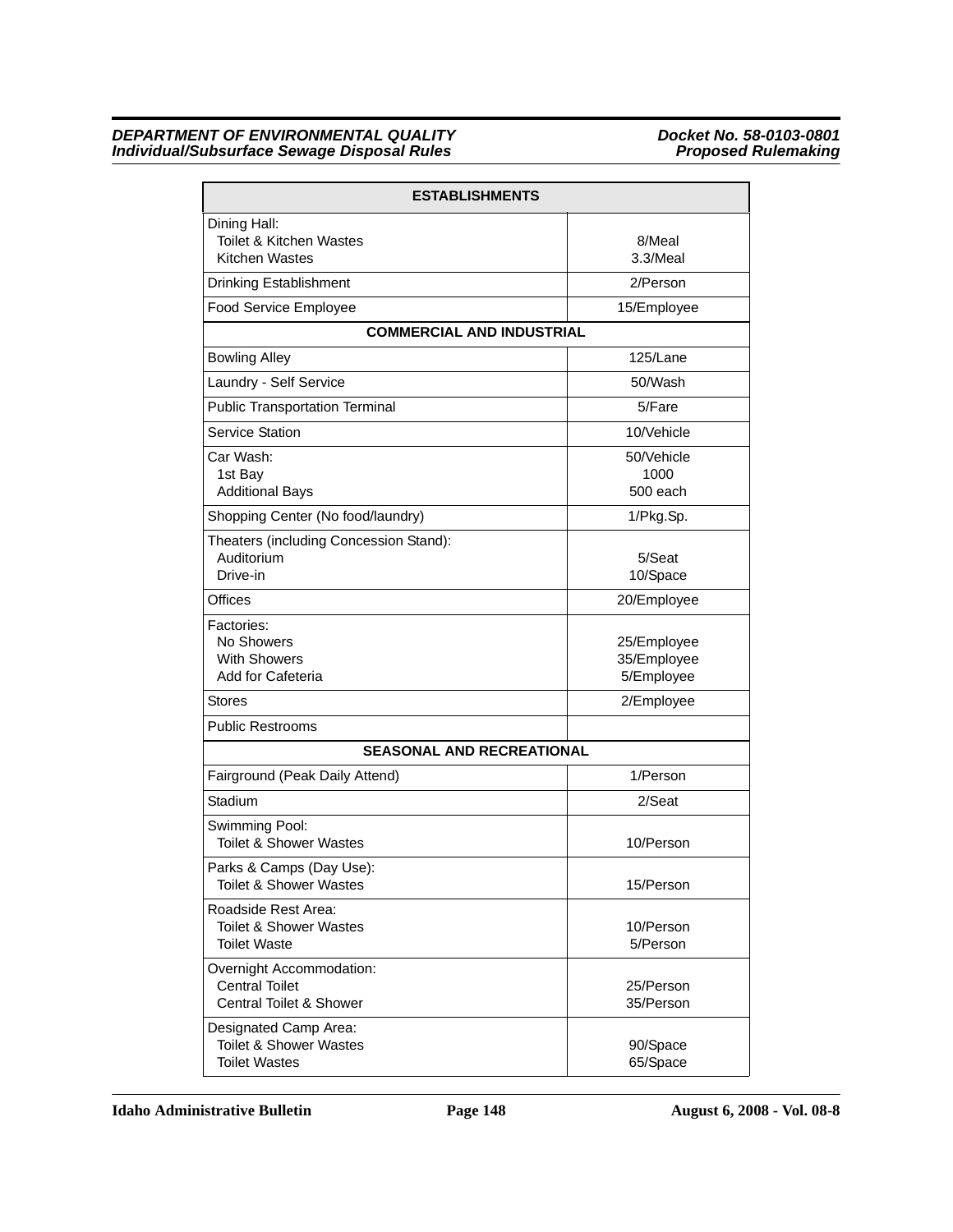| <b>ESTABLISHMENTS</b>                                                                 |                         |  |  |  |
|---------------------------------------------------------------------------------------|-------------------------|--|--|--|
| Seasonal Camp                                                                         | 50/Space                |  |  |  |
| Luxury Cabin                                                                          | 75/Person               |  |  |  |
| Travel Trailer Park with Sewer & Water Hook-up                                        | 125/Space               |  |  |  |
| <b>Construction Camp</b>                                                              | 50/Person               |  |  |  |
| <b>Resort Camps</b>                                                                   | 50/Person               |  |  |  |
| <b>Luxury Camps</b>                                                                   | 100/Person              |  |  |  |
| <b>Country Clubs Resident Member</b><br>Add for Nonresident Member                    | 100/Member<br>25/Person |  |  |  |
| <b>Public Restrooms:</b><br><b>Toilet Wastes</b><br><b>Toilet &amp; Shower Wastes</b> | 5/Person<br>15/Person   |  |  |  |

*(10-1-90)*( )

**09. Total Volume**. The total volume of a septic tank will at a minimum be one hundred fifteen percent of its liquid capacity. (10-1-90)  $(115%)$  of its liquid capacity.

# **10. Inlets**. (7-1-93)

**a.** The inlet into the tank will be at least four (4) inches in diameter and enter the tank three (3) inches e liquid level. (10-1-90) above the liquid level.

**b.** The inlet of the septic tank and each compartment will be submerged by means of a vented tee or baffle. (10-1-90)

**c.** Vented tees or baffles will extend above the liquid level seven (7) inches or more but not closer than nch to the top of the tank. (10-1-90) one  $(1)$  inch to the top of the tank.

**d.** Tees should not extend horizontally into the tank beyond two (2) times the diameter of the inlet. (10-1-90)

| 11. | Outlets. | $(7-1-93)$ |
|-----|----------|------------|
|-----|----------|------------|

**a.** The outlet of the tank will be at least four (4) inches in diameter. (10-1-90)

**b.** The outlet of the septic tank and each compartment will be submerged by means of a vented tee or baffle. (10-1-90)

**c.** Vented tees and baffles will extend above the liquid level seven (7) inches or more above the liquid level but no closer than one (1) inch to the inside top of the tank. (10-1-90)

**d.** Tees and baffles will extend below the liquid level to a depth where forty percent (40%) of the tank's liquid volume is above the bottom of the tee or baffle. For vertical walled rectangular tanks, this point is at forty percent (40%) of the liquid depth. In horizontal cylindrical tanks this point is about thirty-five percent (35%) of the liquid depth.

**e.** Tees and baffles should not extend horizontally into the tank beyond two (2) times the diameter of the outlet. (10-1-90) the outlet.  $(10-1-90)$ 

**12.** Scum Storage. A septic tank will provide an air space above the liquid level which will be equal to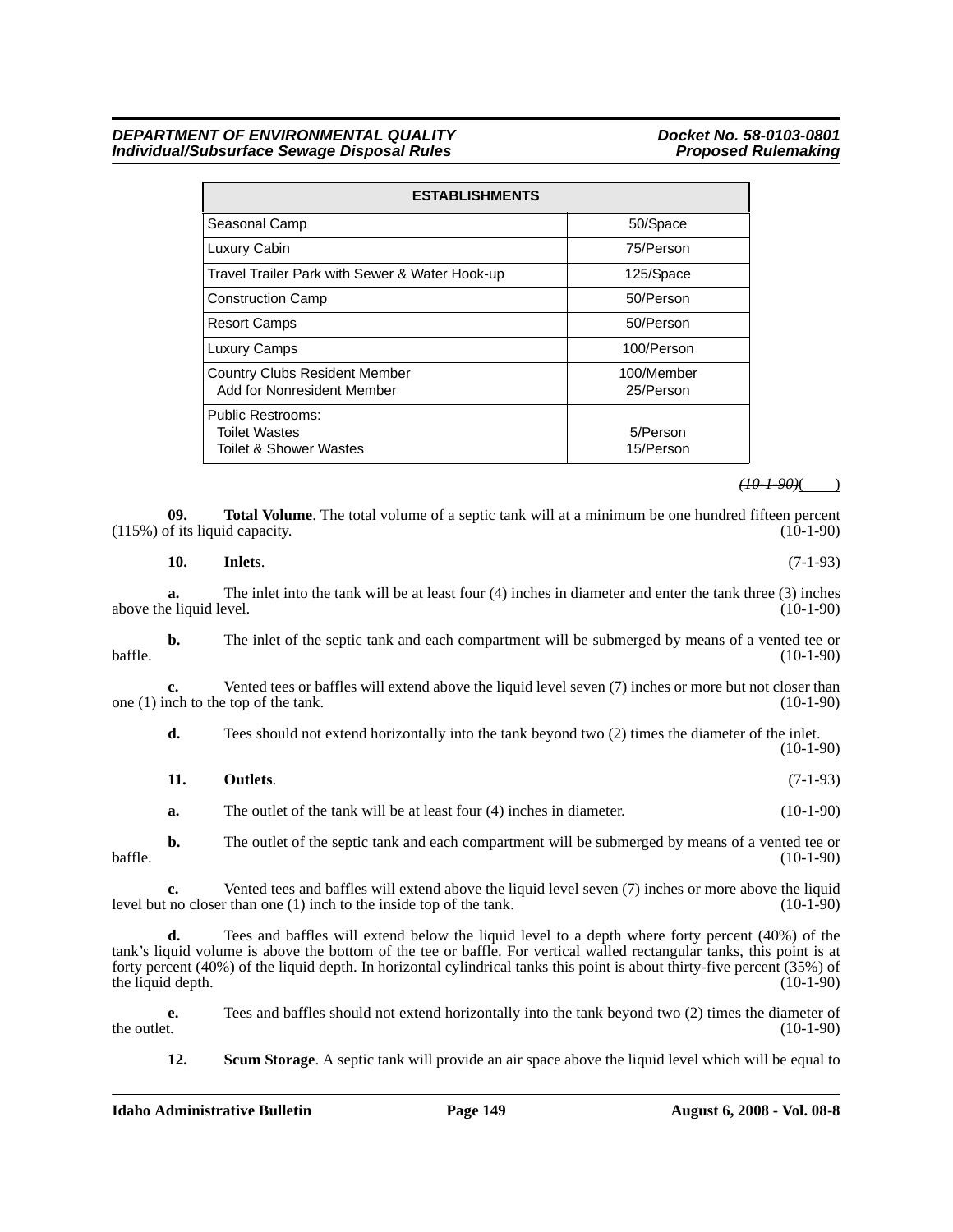or greater than fifteen percent (15%) of the tank's liquid capacity. For horizontal cylindrical tanks, this condition is met when the bottom of the outlet port is located at nineteen percent (19%) of the tank's diameter when measured from the inside top of the tank. (10-1-90)

**13. Manholes**. Access to each septic tank or compartment shall be provided by a manhole twenty (20) inches in minimum dimension or a removable cover of equivalent size. Each manhole cover will be provided with a corrosion resistant strap or handle to facilitate removal. (10-1-90) corrosion resistant strap or handle to facilitate removal.

**14. Inspection Ports**. An inspection port measuring at least eight (8) inches in its minimum dimension will be placed above each inlet and outlet. Manholes may be substituted for inspection ports. (10-1-90)

**15. Split Flows**. The wastewater from a single building sewer or sewer line may not be divided and ed into more than one (1) septic tank or compartment. (10-1-90) discharged into more than one  $(1)$  septic tank or compartment.

**16.** Multiple Tank or Compartment Capacity. Multiple septic tanks or compartmented septic tanks connected in series may be used so long as the sum of their liquid capacities is at least equal to the minimum tank capacity computed in Subsection 007.07, of this rule, and the initial tank or compartment has a liquid capacity of more than one-half  $(1/2)$  but no more than two-thirds  $(2/3)$  of the total liquid capacity of the septic tank facility.

(12-31-91)

| <b>Features of Concern</b>                              |                              | <b>Minimum Distance to</b><br><b>Septic Tank in Feet</b> |
|---------------------------------------------------------|------------------------------|----------------------------------------------------------|
| Well or Spring or Suction Line                          | <b>Public Water</b><br>Other | 100<br>50                                                |
| <b>Water Distribution Line</b>                          | <b>Public Water</b><br>Other | 25<br>10                                                 |
| Permanent or Intermittent Surface Water                 |                              | 50                                                       |
| Temporary Surface Water                                 |                              | 25                                                       |
| Downslope Cut or Scarp                                  |                              | 25                                                       |
| Dwelling Foundation or Building                         |                              | 5                                                        |
| <b>Property Line</b>                                    |                              | 5                                                        |
| Seasonal High Water Level (Vertically from Top of Tank) |                              | $\mathcal{P}$                                            |

### **17. Minimum Separation Distances Between Septic Tanks and Features of Concern**.

(10-1-90)

**18. Installation of Manufactured Tanks**. If written installation instructions are provided by the manufacturer of a septic tank, those instructions relative to the stability and integrity of the tank are to be followed unless otherwise specified in the installation permit of these rules. (5-7-93) unless otherwise specified in the installation permit of these rules.

**19. Manhole Extension**. If the top of the septic tank is to be located more than twenty-four (24) inches below the finished grade, manholes will be extended to within eighteen (18) inches of the finished grade. (10-1-90)

**20.** Sectional Tanks. Sectional tanks will be joined in a manner that will insure that the tank is watertight. (10-1-90) watertight. (10-1-90)

**21. Inlet and Outlet Piping**. Unless otherwise specified in the installation permit, piping to and from a septic tank or dosing chamber, to points three (3) feet beyond the tank excavation shall be of a material approved by the Director. The following materials are required: (5-7-93)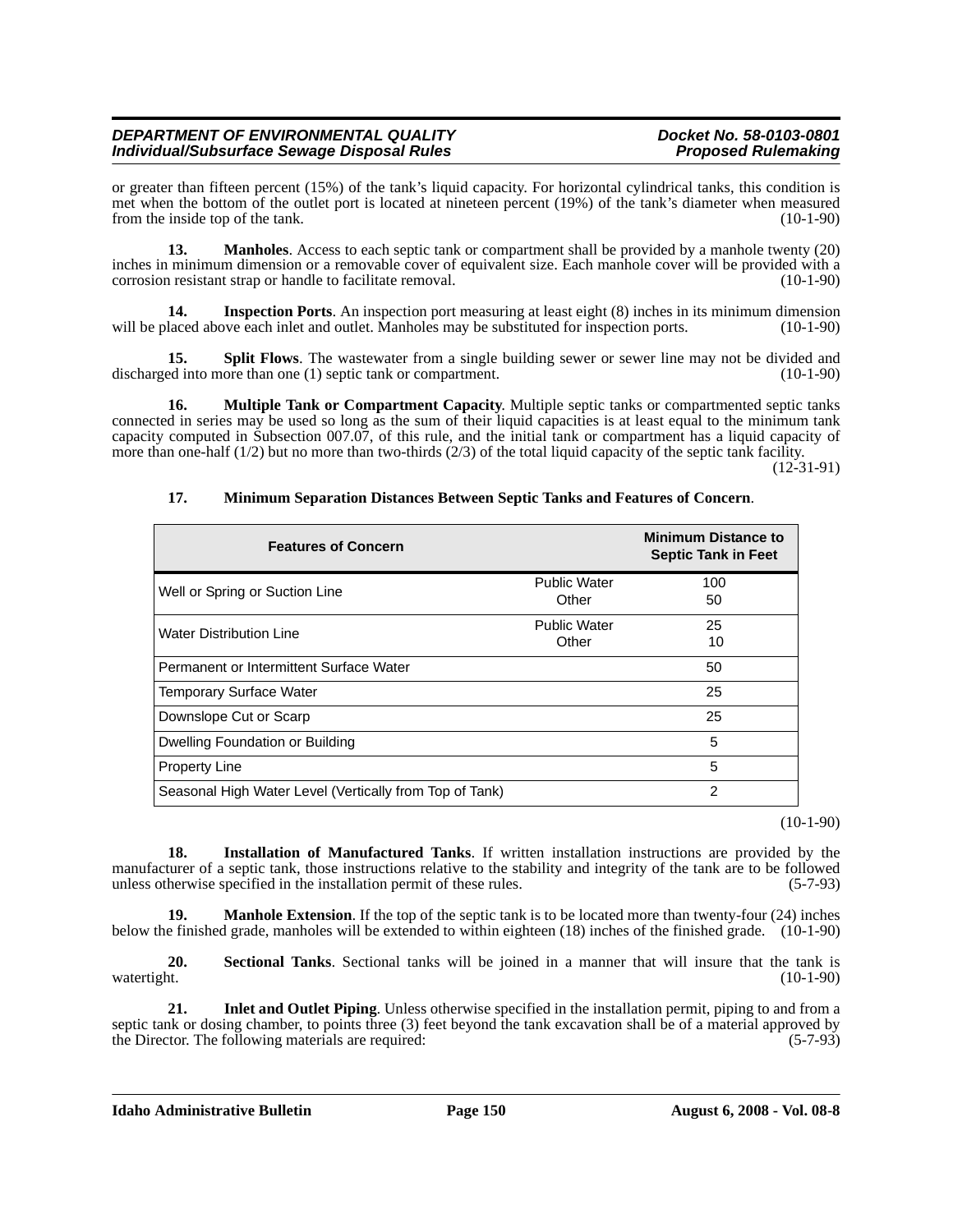# i. The fill material must be granular, clean and compacted to ninety percent (90%) standard proctor density.  $(5-7-93)$

*Individual/Subsurface Sewage Disposal Rules* 

excavations for the septic tank and dosing chamber.

ii. Placement of ASTM-D-3033 or 3034 on undisturbed earth is suitable, but in no installation shall less than twelve (12) inches of cover over the pipe. (5-7-93) there be less than twelve  $(12)$  inches of cover over the pipe.

excavation is compacted with fill material. (5-7-93)

**a.** ABS schedule forty (40) or material of equal or greater strength piping shall be used to span the ons for the septic tank and dosing chamber. (5-7-93)

**b.** ASTM-D-3033 or 3034 plastic pipe may be used to span the septic tank and dosing chamber if the

**22. Effluent Pipe Separation Distances**. Effluent pipes shall not be installed closer than fifty (50) feet from a well. (5-7-93) from a well.  $(5-7-93)$ 

**23. Septic Tank Abandonment**. Responsibility of properly abandoning a septic tank shall remain with rety owner. Septic tanks shall be abandoned in accordance with the following: (5-7-93) the property owner. Septic tanks shall be abandoned in accordance with the following:

|  | Disconnection of the inlet and outlet piping; | $(5-7-93)$ |
|--|-----------------------------------------------|------------|
|--|-----------------------------------------------|------------|

- **b.** Pumping of the scum and septage with approved disposal; (5-7-93)
- **c.** Filling the septic tank with earthen materials; or (5-7-93)
- **d.** Physically destroying the septic tank or removing the septic tank from the ground. (5-7-93)

## **008. STANDARD SUBSURFACE DISPOSAL FACILITY DESIGN AND CONSTRUCTION.**

**01.** Standard Drainfield. A drainfield consisting of an effluent sewer, one (1) or more aggregate filled trenches and a gravity flow wastewater distribution system. These standards will be the basis of acceptable design and configuration. Overall dimensions of a specific facility will depend upon site characteristics and the volume of wastewater. (10-1-90)

**02.** Site Suitability. The area in which a standard drainfield is to be constructed must meet the is stated in this subsection: (10-1-90) conditions stated in this subsection:

**a.** Slope. The natural slope of the site will not exceed twenty percent (20%). (10-1-90)

**b.** Soil types. Suitable soil types must be present at depths corresponding with the sidewalls of the proposed drainfield and at depths which will be between the bottom of the proposed drainfield and any limiting soil layer (effective soil depth).

| <b>Design Soil Group</b> | <b>Design Soil</b><br><b>Subgroup</b> | <b>Soil Textural</b><br><b>Classification</b> |               | <b>USDA Field Test Textural Classification</b> |
|--------------------------|---------------------------------------|-----------------------------------------------|---------------|------------------------------------------------|
| Unsuitable               |                                       | Gravel (>95%)                                 | 10 Mesh       |                                                |
|                          |                                       | Coarse Sand(>95%)                             | 10-35 Mesh    | Sand                                           |
|                          | $A-1$                                 | Medium Sand                                   | 35-60 Mesh    | Sand                                           |
| Α                        | A-2a                                  | Medium Sand                                   | Poorly Graded | Sand                                           |
|                          | $A-2b$                                | Fine Sand                                     | 65-140 Mesh   | Sand                                           |
|                          |                                       | Loamy Sand                                    |               | Sand                                           |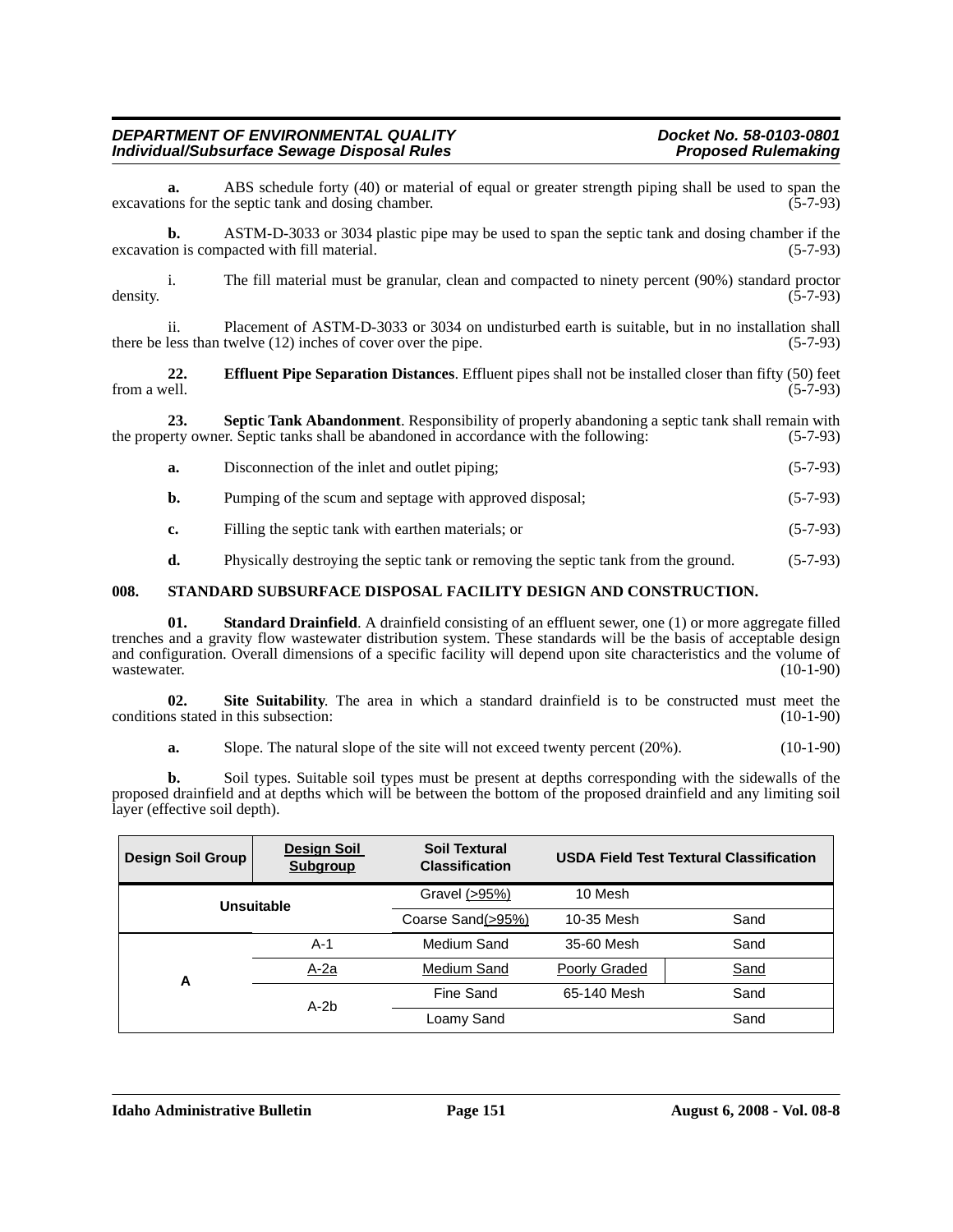| <b>Design Soil Group</b> | <b>Design Soil</b><br><b>Subgroup</b> | <b>Soil Textural</b><br><b>Classification</b>  | <b>USDA Field Test Textural Classification</b> |            |
|--------------------------|---------------------------------------|------------------------------------------------|------------------------------------------------|------------|
|                          |                                       | Very Fine Sand                                 | 140-270 Mesh                                   | Sand       |
|                          | $B-1$                                 | Sandy Loam                                     |                                                | Sandy Loam |
| B                        |                                       | Very Fine Sandy<br>Loamy Sand                  |                                                | Sandy Loam |
|                          |                                       | Loam                                           |                                                |            |
|                          | $B-2$                                 | Silt Loam                                      |                                                | Silt Loam  |
|                          |                                       | Sandy Clay Loam                                | (<27% Clay)                                    |            |
|                          | $C-1$                                 | Silt                                           |                                                | Silt Loam  |
|                          |                                       | Clay Loam                                      |                                                | Clay Loam  |
| C                        |                                       | Sandy Clay Loam                                | (>27% Clay)                                    | Clay Loam  |
|                          |                                       | Silty Clay Loam                                |                                                | Clay Loam  |
|                          | $C-2$                                 | Clay Loam                                      |                                                | Clay Loam  |
|                          |                                       | Sandy Clay                                     | (>35% Clay)                                    | Clay       |
|                          |                                       | Silty Clay                                     | (>40% Clay)                                    | Clay       |
| <b>Unsuitable</b>        |                                       | Clay                                           |                                                | Clay       |
|                          |                                       | Clay soils with high<br>shrink/swell potential |                                                | Clay       |
|                          |                                       | Organic mucks                                  |                                                |            |
|                          |                                       | Claypan, Duripan,<br>Hardpan                   |                                                |            |

 $(10-1.90)$ ( )

**c.** Effective Soil Depths. Effective soil depths, in feet, below the bottom of the drainfield must be equal to or greater than those values listed in the following table.

| <b>EFFECTIVE SOIL DEPTHS TABLE</b>                                        |               |                  |         |                |                |                |  |  |
|---------------------------------------------------------------------------|---------------|------------------|---------|----------------|----------------|----------------|--|--|
| <b>Site Conditions</b>                                                    | <b>Design</b> |                  | Soil    |                | Group          |                |  |  |
| <b>Limiting Layer</b>                                                     | $A-1$         | $B \triangle -2$ | $G_B-1$ | $B-2$          | $C-1$          | $C-2$          |  |  |
| Impermeable Layer                                                         | 4             | 4                | 4       | $\overline{4}$ | 4              | $\overline{4}$ |  |  |
| Fractured Bedrock, Fissured<br>Bedrock or Extremely Permeable<br>Material | 6             | 45               | 34      | $\overline{3}$ | $\overline{3}$ | 2.5            |  |  |
| Normal High Groundwater Level                                             | 6             | 45               | 34      | $\overline{3}$ | $\overline{3}$ | 2.5            |  |  |
| Seasonal High Groundwater Level                                           |               |                  |         |                |                |                |  |  |

 $(5 - 7 - 93)$ (

**d.** Separation Distances. The drainfield must be located so that the separation distances given be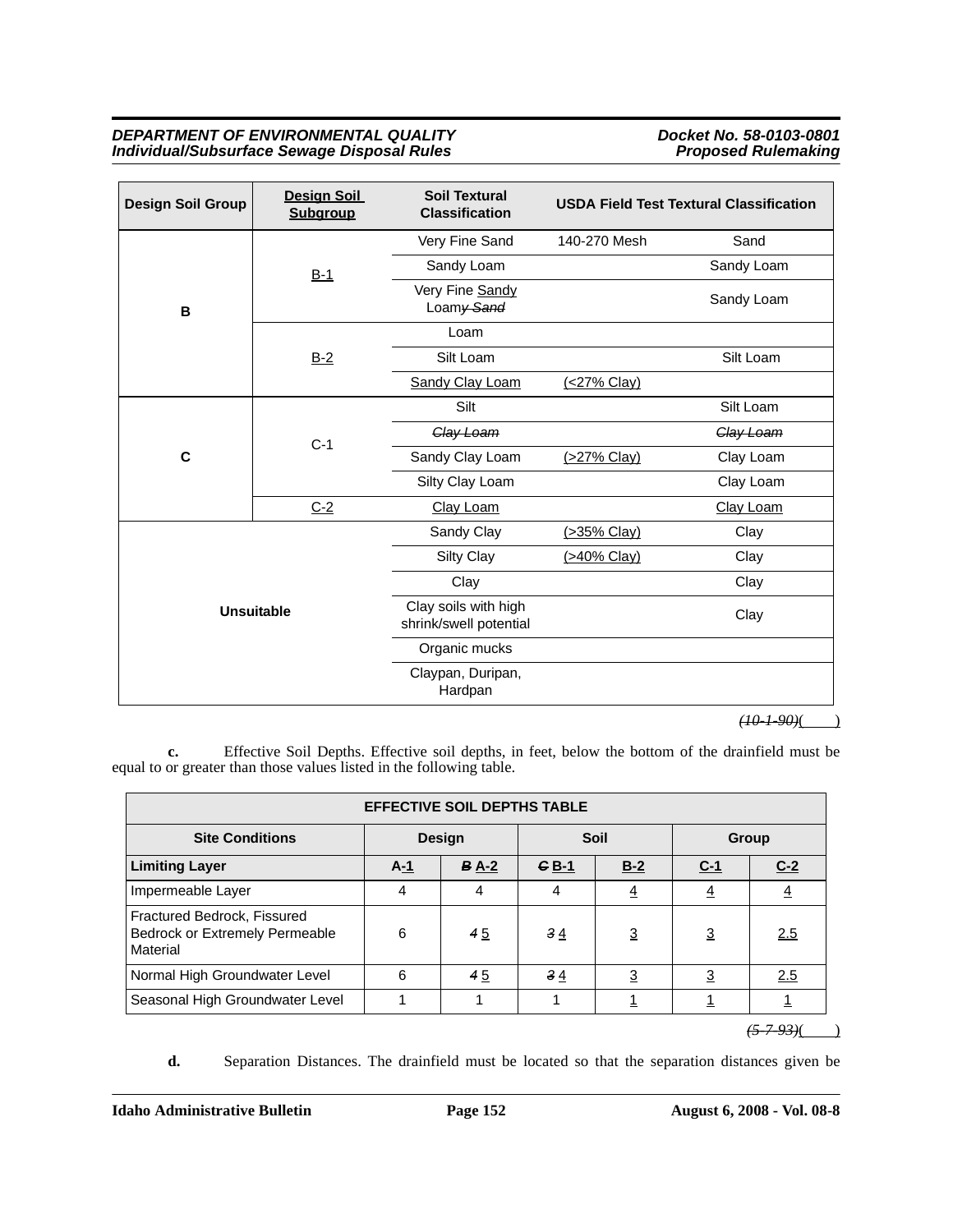| <b>Feature of Interest</b>                                                              | <b>Soil Types</b><br>All | A        | <sub>B</sub> |          |
|-----------------------------------------------------------------------------------------|--------------------------|----------|--------------|----------|
| <b>Public Water Supply</b>                                                              | 100                      |          |              |          |
| All Other Domestic Water Supplies<br>including Springs and Suction Lines                | 100                      |          |              |          |
| <b>Water Distribution Lines:</b><br>Pressure<br>Suction                                 | 25<br>100                |          |              |          |
| Permanent or Intermittent Surface Water other than<br>Irrigation Canals & Ditches       |                          | 300      | 200          | 100      |
| Temporary Surface Water and Irrigation Canals and<br><b>Ditches</b>                     | 50                       |          |              |          |
| Downslope Cut or Scarp:<br>Impermeable Layer Above Base<br>Impermeable Layer Below Base |                          | 75<br>50 | 50<br>25     | 50<br>25 |
| <b>Building Foundations:</b><br>Crawl Space or Slab<br><b>Basement</b>                  | 10<br>20                 |          |              |          |
| <b>Property Line</b>                                                                    | 5                        |          |              |          |

maintained or exceeded according to the following Table:

(5-7-93)

**03.** Subsurface Disposal Facility Sizing. The size of a subsurface disposal system will be determined llowing procedures: (10-1-90) by the following procedures:

**a.** Daily flow estimates should be determined in the same manner as are flow estimates for septic tank sizing in Subsection 007.08. (5-7-93)

**b.** The total required absorption area is obtained by dividing the estimated daily flow by a value below.

| <b>Design Soil Group</b>                  | A-1 |       | $B \underline{A-2a}$ $G \underline{A-2b}$ | $B-1$ | $B-2$ |  |
|-------------------------------------------|-----|-------|-------------------------------------------|-------|-------|--|
| Absorption Area - Gallons/Square Foot/Day | .02 | 0.510 | 0.275                                     | 0.6   | 0.45  |  |

 $(10-1-90)$ ( )

**c.** Required Area. The size of an acceptable site must be large enough to construct two (2) complete drainfields in which each are sized to receive one hundred percent (100%) of the design wastewater flow. (10-1-90)

**04. Standard Subsurface Disposal Facility Specifications**. The following table presents additional design specifications for new subsurface sewage disposal facilities.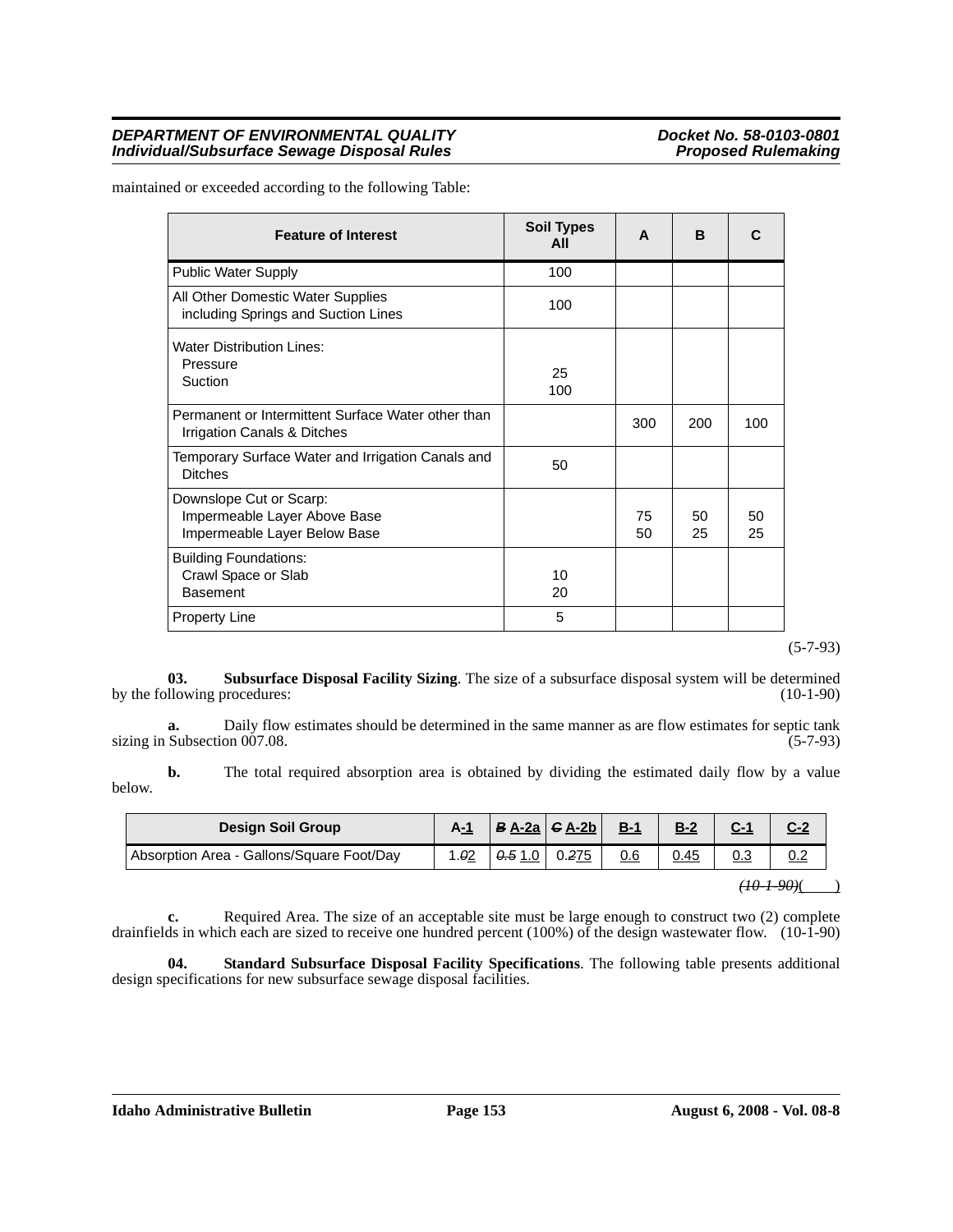| <b>SUBSURFACE DISPOSAL FACILITY TABLE</b>                                                               |                                                  |  |  |  |  |
|---------------------------------------------------------------------------------------------------------|--------------------------------------------------|--|--|--|--|
| <b>Item</b>                                                                                             | <b>All Soil Groups</b>                           |  |  |  |  |
| Length of Individual Distribution Laterals                                                              | 100 Feet Maximum                                 |  |  |  |  |
| Grade of Distribution Laterals and Trench Bottoms                                                       | Level                                            |  |  |  |  |
| <b>Width of Trenches</b>                                                                                | 1 Foot Minimum<br>6 Feet Maximum                 |  |  |  |  |
| Depth of Trenches                                                                                       | 2 Feet Minimum<br>4 Feet Maximum                 |  |  |  |  |
| Total Square Feet of Trench for A and B Soils                                                           | 1500 Sq.ft. Max.                                 |  |  |  |  |
| <b>Total Square Feet of Trench for C Soils</b>                                                          | <u>2250 Sq. ft. Max.</u>                         |  |  |  |  |
| Undisturbed Earth Between Trenches                                                                      | 6 Feet Minimum                                   |  |  |  |  |
| Undisturbed Earth Between Septic Tank and Trenches                                                      | 6 Feet Minimum                                   |  |  |  |  |
| Depth of Aggregate:<br>Total<br><b>Over Distribution Laterals</b><br><b>Under Distribution Laterals</b> | 12 In. Minimum<br>2 In. Minimum<br>6 In. Minimum |  |  |  |  |
| Depth of Soil Over Top of Aggregate                                                                     | 12 In. Minimum                                   |  |  |  |  |

#### *(10-1-90)*( )

**05.** Wastewater Distribution. Systems shall be installed to maintain equal or serial effluent distribution. (10-1-90) distribution. (10-1-90)

**06. Excavation**. Trenches will not be excavated during the period of high soil moisture content when that moisture promotes smearing and compaction of the soil. (10-1-90)

**07. Soil Barrier**. The aggregate will be covered throughout with untreated building paper, a synthetic filter fabric (geotextile), a three (3) inch layer of straw or other acceptable permeable material. (10-1-90)

**08. Aggregate**. The trench aggregate shall be crushed rock, gravel, or other acceptable, durable and inert material which is, free of fines, and has an effective diameter from one-half  $(1/2)$  to two and one-half  $(2 \ 1/2)$  inches. inches.  $(10-1-90)$ 

**09. Impermeable Surface Barrier**. No treatment area trench or replacement area shall be covered by an impermeable surface barrier, such as tar paper, asphalt or tarmac or be used for parking or driving on or in any way  $compacted$  and shall be adequately protected from such activities.  $(5-7-93)$ 

**10. Standard Absorption Bed**. Absorption bed disposal facilities may be considered when a site is for a standard subsurface disposal facility except that it is not large enough. (10-1-90) suitable for a standard subsurface disposal facility except that it is not large enough.

**a.** General Requirements. Except as specified in this section, rules and regulations applicable to a standard subsurface disposal system are applicable to an absorption bed facility. (10-1-90)

**b.** Slope Limitation. Sites with slopes in excess of eight percent (8%) are not suitable for absorption bed facilities. (10-1-90) bed facilities.  $(10-1-90)$ 

**c.** Vehicular Traffic. Rubber tired vehicles must not be driven on the bottom surface of any bed excavation. (10-1-90)  $excavation.$  (10-1-90)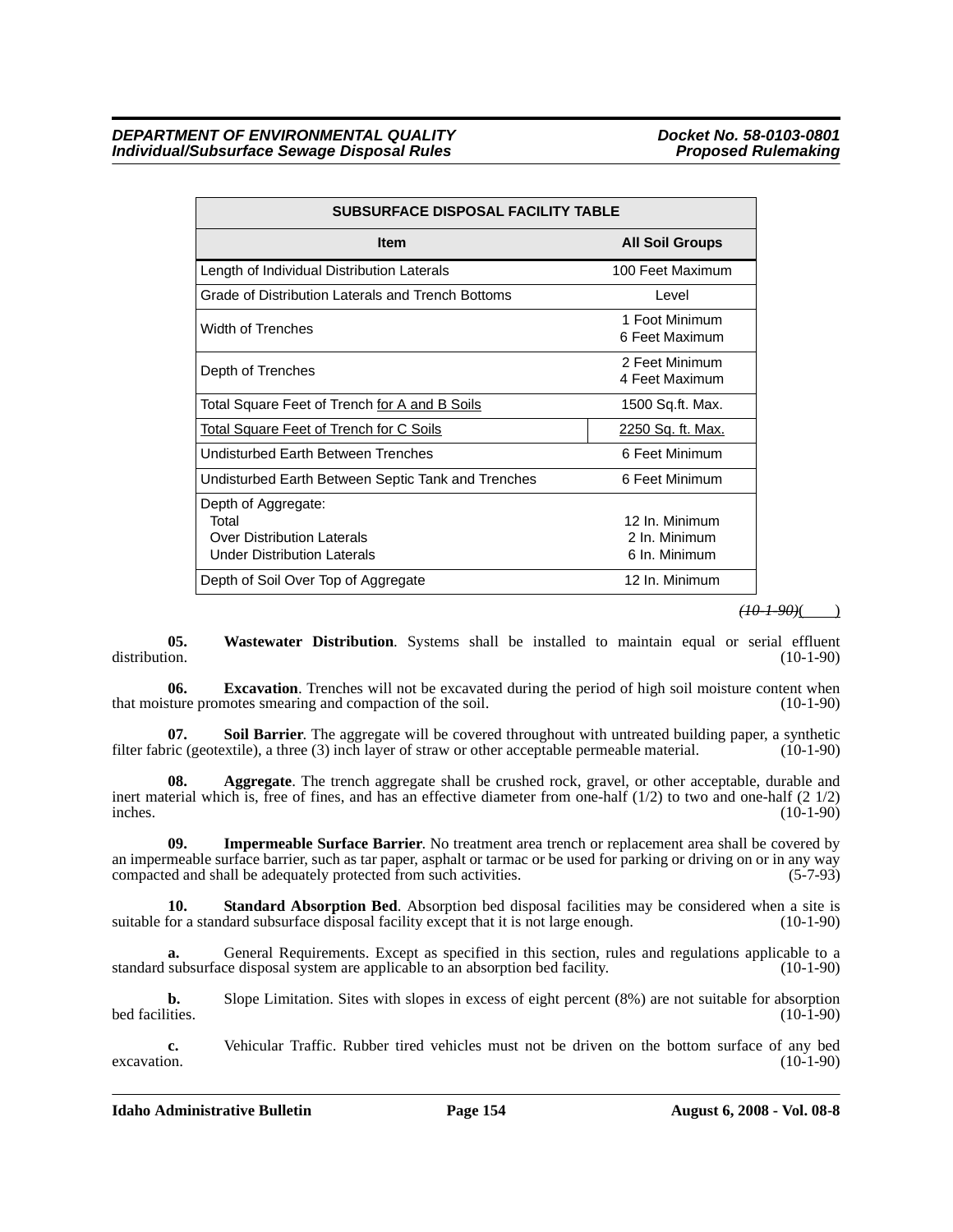**d.** Distribution Lateral Spacing. Distribution laterals within a bed must be spaced on not greater than ever than the expansion of greater than three (3) feet from a distribution lateral. (10-1-90) six  $(6)$  feet centers nor may any sidewall be more than three  $(3)$  feet from a distribution lateral.

**11. Seepage Pit**. Seepage pit disposal facilities may be used on a case by case basis within the boundaries of District Health Department Seven when an applicant can demonstrate to the district director's satisfaction that the soils and depth to ground water are sufficient to prevent ground water contamination. The district director shall document all such cases. (4-2-91)L

General Requirements. Except as specified in Subsection 008.11.b., rules and regulations indeard subsurface disposal system are applicable to a seepage pit. (12-31-91) applicable to a standard subsurface disposal system are applicable to a seepage pit.

**b.** Other conditions for approval, sizing and construction will be as provided for in the seepage pit section of the Technical Guidance Manual for Individual and Subsurface Sewage Disposal, except that the site size restriction in condition two (2) of the Conditions for Approval will not apply. (10-1-90)

**12. Failing Subsurface Sewage Disposal System**. If the Director determines that the public's health is at risk from a failed septic system and that the replacement of a failing subsurface sewage disposal system cannot meet the current rules and regulations, then the replacement system must meet the intent of the rules and regulations by utilizing a standard subsurface sewage disposal design or alternative system design as specified by the Director.

(5-7-93)

## *(BREAK IN CONTINUITY OF SECTIONS)*

## **013. LARGE SOIL ABSORPTION SYSTEM DESIGN AND CONSTRUCTION.**

**01. Site Investigation**. A site investigation for a large soil absorption system by a soil scientist and/or hydrogeologist may be required by the Director for review and approval and shall be coordinated with the Director. Soil and site investigations shall conclude that the effluent will not adversely impact or harm the waters of the State.  $(5 - 7 - 93)$ 

**02. Installation Permit Plans**. Installation permit application plans, as outlined in Subsection 005.04, for a large soil absorption system submitted for approval shall include provisions for inspections of the work during construction by the design engineer or his designee and/or by the Director.

**03. Module** *Size* **Flow**. *The maximum size of any subsurface sewage disposal module shall be ten thousand (10,000) gallons per day. Developments* Large soil absorption systems with greater than ten thousand (10,000) gallons per day flow shall be divided *the system* into absorption modules *designed for ten thousand (10,000) gallons per day or less*. *(5-7-93)*( )

### **04. Standard Large Soil Absorption System Design Specifications**. (5-7-93)

**a.** All design elements and applications rates shall be arrived at by sound engineering practice and shall be provided by a professional engineer licensed by the state of Idaho and specializing in environmental or sanitary engineering. (5-7-93)

**b.** Within thirty (30) days of system installation completion the design engineer shall provide either as-built plans or a certificate that the system has been installed in substantial compliance with the installation permit application plans. (5-7-93) application plans.

**c.** Effective Soil Depths. Effective soil depths, in feet, below the bottom of the absorption module to the site conditions must be equal to or greater than the following table: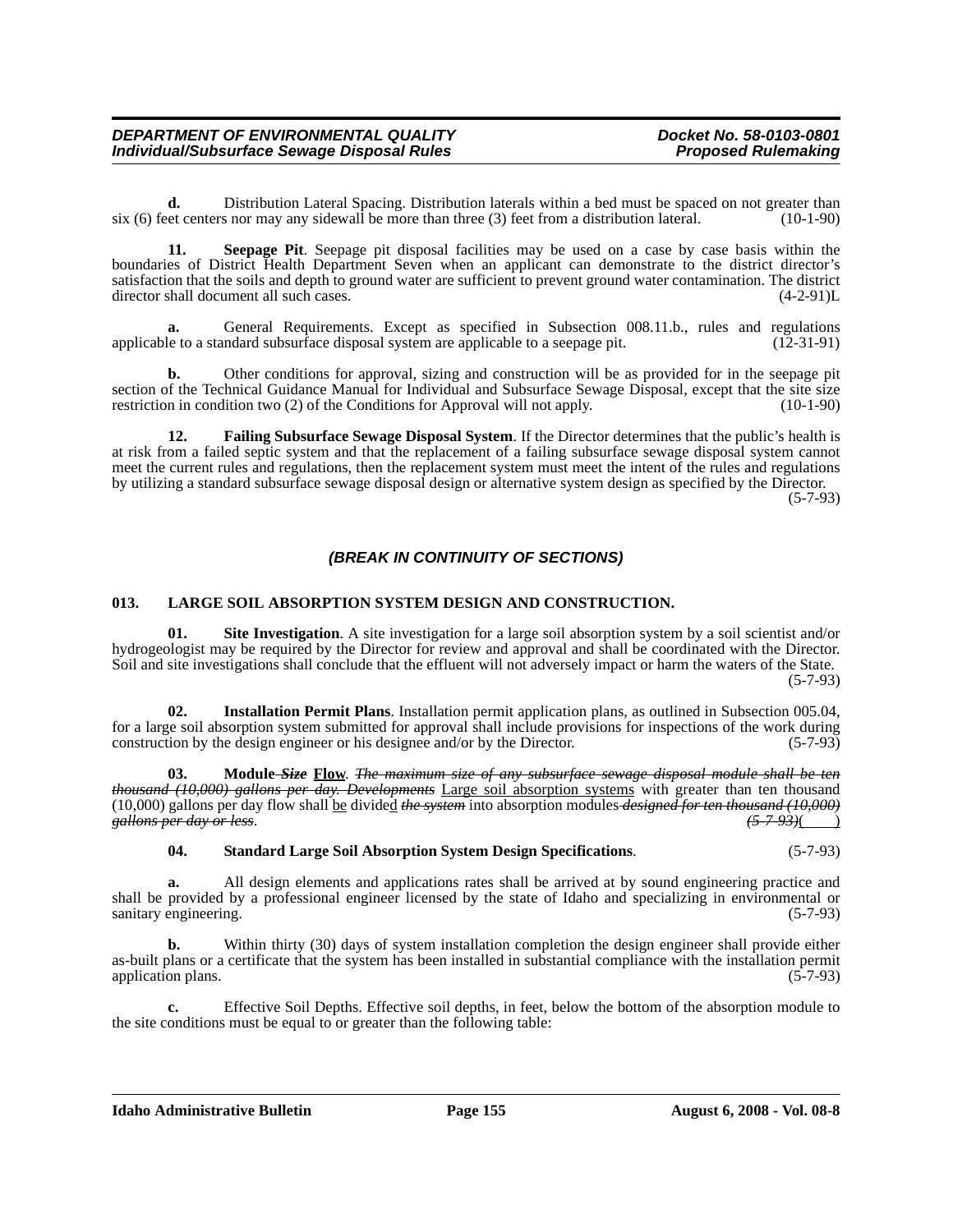| <b>TABLE -- EFFECTIVE SOIL DEPTHS</b>                                         |               |      |       |  |  |  |
|-------------------------------------------------------------------------------|---------------|------|-------|--|--|--|
| <b>Site Conditions</b>                                                        | <b>Design</b> | Soil | Group |  |  |  |
| <b>Limiting Layer</b>                                                         | A             | в    | С     |  |  |  |
| Impermeable Layer                                                             | 8             | 8    | 8     |  |  |  |
| Fractured Bedrock, Fissured Bedrock or<br><b>Extremely Permeable Material</b> | 12            | 8    | 6     |  |  |  |
| Normal High Groundwater Level                                                 | 12            | 8    | 6     |  |  |  |
| Seasonal High Groundwater Level                                               |               |      | っ     |  |  |  |

(5-7-93)

**d.** Separation Distances. The disposal area absorption module must be located so that the following separation distances given, in feet, are maintained or exceeded as outlined in the following table:

| <b>TABLE -- SEPARATION DISTANCES</b>    |        |     |     |  |  |  |
|-----------------------------------------|--------|-----|-----|--|--|--|
| <b>Feature of Interest</b>              | Design |     |     |  |  |  |
|                                         | A      | B   | C   |  |  |  |
| <b>All Domestic Water Supplies</b>      |        |     |     |  |  |  |
| Sewage Volume - 2,500-5,000 GPD         | 250    | 200 | 150 |  |  |  |
| Sewage Volume - 5,000-10,000 GPD        | 300    | 250 | 200 |  |  |  |
| <b>Property Lines</b>                   |        |     |     |  |  |  |
| Sewage Volume - 2,500-5,000 GPD         | 50     | 50  | 50  |  |  |  |
| Sewage Volume - 5,000-10,000 GPD        | 75     | 75  | 75  |  |  |  |
| <b>Building Foundations - Basements</b> |        |     |     |  |  |  |
| Sewage Volume - 2,500-5,000 GPD         | 50     | 50  | 50  |  |  |  |
| Sewage Volume - 5,000-10,000 GPD        | 75     | 75  | 75  |  |  |  |
| <b>Downslope Cut or Scarp</b>           |        |     |     |  |  |  |
| Impermeable Layer - Below Base          | 100    | 50  | 50  |  |  |  |
| Separation Distance - Between Modules   | 12     | 12  | 12  |  |  |  |

(5-7-93)

**e.** No large soil absorption system shall be installed above a downslope scarp or cut unless it can be rated that the installation will not result in effluent surfacing at the cut or scarp.  $(5-7-93)$ demonstrated that the installation will not result in effluent surfacing at the cut or scarp.

**f.** A minimum of two (2) disposal systems will be installed, each sized to accept the daily design flow, blacement area equal to the size of one (1) disposal system will be reserved. (5-7-93) and a replacement area equal to the size of one  $(1)$  disposal system will be reserved.

**g.** The vertical and horizontal hydraulic limits of the receiving soils shall be established and flows shall not exceed such limits so as to avoid hydraulically overloading any absorption module and replacement area.

(5-7-93)